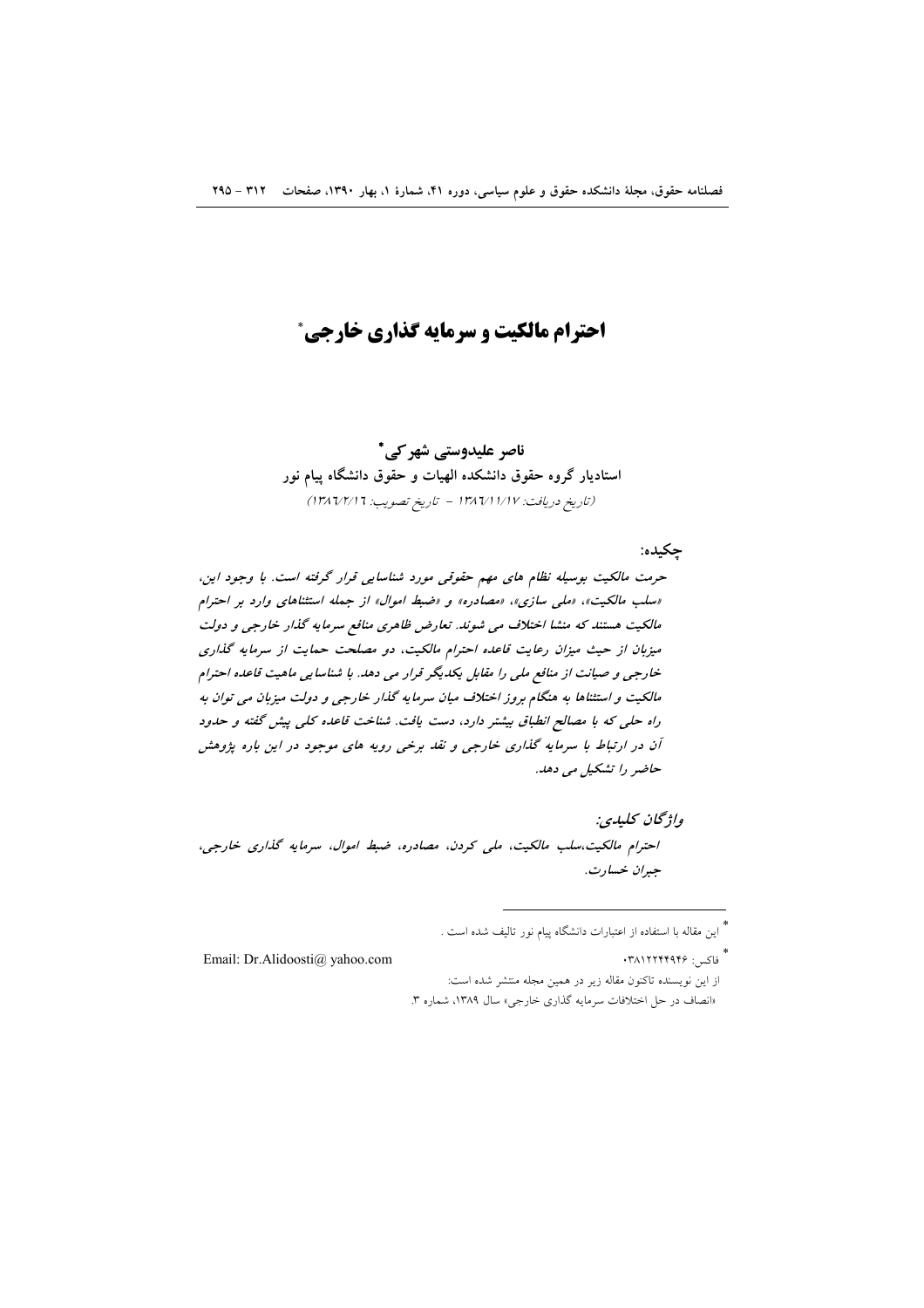#### مقدمه

قاعده «احترام مالكيت» و استثانات وارد بر آن چنان با موضوع سرمايه گذاري خارجي پيوند خورده که اگر نگوییم تمام اختلافات سرمایه گذاری خارجی به این مقوله باز میگردد، دست کم بیشتر این اختلافات حول محور احترام مالکیت و استثناهای وارد برآن است. هر چند، یافتن مستند قانونی برای قاعده «احترام مالکیت» بنا به بداهت آن ضروری نیست؛ چرا که این قاعده از قواعدی است که بر اراده انسان حاکم است و عدالت در دادرسی را به گونه ای تضمین میکند و حتی اگر در هیچ متنی مقرر نشود بر سراسر دادرسی، حکومت دارد(غمامی و محسني ١٣٨٥،ص٢٦٦)؛ با وجود اين، از حيث ريشه يابي، احترام مالكيت در موازين فقهي و حقوق فرانسه به عنوان دو منبع از منابع حقوق ايران مورد شناسايي قرار گرفته است.برابر اعلاميه جهانی حقوق بشر، مصوب دهم دسامبر ۱۹٤۸ حق مالکیت، به عنوان یکی از حقوق بشری اشخاص تلقی می شود. به تعبیری، اعلامیه مزبور این حق را از مقوله حقوق فطری می داند و برای أن نیز چون سایر حقوق فردی صفت «حقوق تعرض ناپذیر و مقدس» انسانها قائل است(قاضی ۱۳۸۰، ص۱۷۲). قاعده مزبور در همه عرصههای حقوق خصوصی، اعم از حقوق مدنی و حقوق تجارت قابلیت استناد و اعمال دارد؛ با وجود این در سرمایه گذاری خارجی و اختلافات ناشی از تعرض به مالکیت، جایگاه ویژه بحث آشکارتر است. با وجود شناسایی حکم کلی «احترام مالکیت»، استثناهایی بر آن وارد است. «سلب مالکیت»، «ملی کردن»، «مصادره» و «ضبط اموال» از جمله استثناهای وارد بر احترام مالکیت بشمار میروند که عمدتاً در گستره سرمایه گذاری خارجی منشا اختلاف میشوند.

در حقوق ايران اصول ٢٢و ٤٧ قانون اساسي، ماده ٣٠ قانون مدنى، ماده ١٩ قانون تشويق و حمایت سرمایه گذاری خارجی و موافقتنامههای دو جانبه سرمایهگذاری خارجی، ضمن شناسایی قاعده احترام مالکیت، استثناهای آن را نیز به طور پراکنده مورد اشاره قرار دادهاند. تعارض ظاهري منافع سرمايه گذار خارجي و دولت ميزبان از حيث ميزان رعايت قاعده احترام مالکیت، دو مصلحت «حمایت از سرمایه گذاری خارجی» و «صیانت از منافع ملی» را مقابل یکدیگر قرار میدهد. بررسی ماهیت قاعده احترام مالکیت، مفاهیم تحدید کننده آن و جبران خسارت ناشی از سلب مالکیت با رویکرد جمع بین دو مصلحت یاد شده در این پژوهش دنبال مي شود.

### ۱– ماهيت قاعده احترام ( Respect) مالكيت و عمل

براساس قاعده احترام مالكيت، اموال ً اشخاص داراي احترام بوده، تعرض غيرقانوني به أن مممنوع است(نجفي، ج ٤ صص٣٨٢ و ٥٥٩ و ج ٦ صص ٩٧ و ٢٣٦. ١٣٧٩، ١٣٧٦، ميرفتاح بي تا ص ٣٣١). محققان بر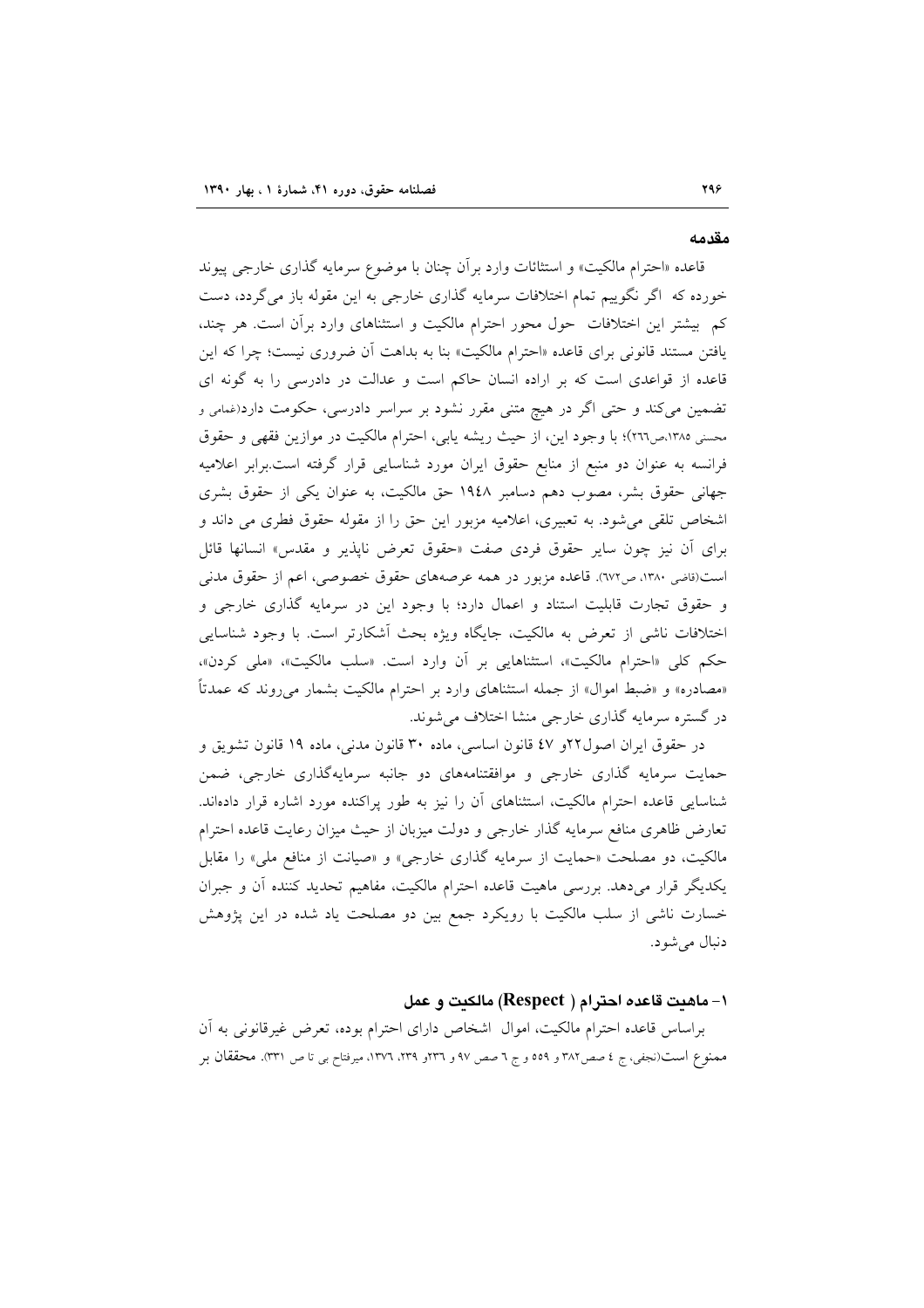پایه این حکم، مال مسلم و کافر ذمی را در سرزمین اسلامی محترم و مصون از تعرض غیر دانسته|ند(جعفري لنگرودي١٣٨١، ج اول،ش١٣٤، ص١٧٤). با وجود اين، نمي توان احترام اموال غيرمسلم در سرزمین غیراسلامی را انکار کرد. ماده ۱۷ اعلامیه جهانی حقوق بشر مصوب دهم دسامبر ۱۹٤۸ مقرر می دارد:

> «١- هر شخصي به تنهايي يا به صورت جمعي حق مالكيت دارد؛ ۲- هیچ کس را نباید خودسرانه از حق مالکیت محروم کرد».

بيهوده نيست كه لئون دوگي)Leon duguit استاد حقوق اساسي، آنجا كه قواعد حقوقي را متشکل از دو دسته هنجارهای حقوقی و قواعد فنی یا سازمانی ( Regles de droit normatives et les regles de droit costructives ou techniques)، میداند، برای توجیه نظریه خود در حقوق خصوصی صرف نظر از حقوق خانواده، تمام مواد قانون مدنی ناپلئون را ناشی از سه اصل بنیادین قلمداد می کند: احترام به مالکیت فردی؛اصل آزادی قراردادها؛ الزام به جبران خسارت ناشي از تقصير( duguit,1926, P.49). هر چند، استادان فلسفه حقوق، نقدهايي بر اين نظر وارد کردهاند(کاتوزیان،۱۳۷۹، صص.۹۵تا۹۸)؛ باوجود این، در ابتنای بخش قابل توجه از حقوق مدنی بر قاعده« احترام به مالكيت» ترديد نشده است. در حقوق داخلي ايران احترام مالكيت مورد شناسایی و تاکید قانونگذار قرار گرفته است.' با وجود این، حرمت اموال، مفهومی وسیع تر دارد و شامل تمام انواع حقوق قانونی مالک بر مال خود می شود که یکی از این حقوق، «حق تصرف» است.

در بیان مفهوم این قاعده گفتهاند که تصرفات افراد در اموال خویش منوط به رعایت احترام حقوق ديگران است؛ همچنانكه در حقوق فرانسه اين تعبير به معناي عدم اضرار و يا دخالت نکردن در امور مالی دیگران است(انصاری، طاهری،۱۳۸٤ ج اول،ص ۱٤۷۱). از نتایج قاعده احترام مال اینکه تصرف و وضع ید غیر قانونی بر مال غیر، موجب ضمان است و کسی که از مال خود اعراض کند، احترام مال خود را نقض کرده است. به تعبیر علمای اصول فقه از این حکم تکلیفی (حرمت) احکام ۖ وضعی ( مانند ضمانت) به دست می اَید. به همین دلیل احترام مالكيت را «قاعده» مي ناميم. سند فقهي قاعده احترام اموال و مالكيت، علاوه بر حكم «لاتاكلوا

١. به موجب اصل ٤٧ قانون اساسي: «مالكيت شخصي كه از راه مشروع باشد، محترم است. ضوابط أن را قانون معين ميكند» و در اصل ۲۲ مقرر است: «حیثیت، جان، مال، حقوق، مسکن و شغل اشخاص از تعرض مصون است مگر در مواردی که قانون تجویز کند». قاعده احترام اموال با حکم مواد۳۰ و ۳۱ قانون مدنی نیز مرتبط میباشد. به موجب ماده ۳۰: «هر مالکی نسبت به مایملک خود حق همه گونه تصرف و انتفاع دارد مگر در مواردی که قانون استثناء کرده باشد». حکم این ماده را که متضمن بيان اصل تسليط است، بايد بر أمده از «قاعده احترام مالكيت» دانست. برابر ماده ٣١ اين قانون: «هيچ مالي را از تصرف صاحب أن نمي توان بيرون كرد مگر به حكم قانون».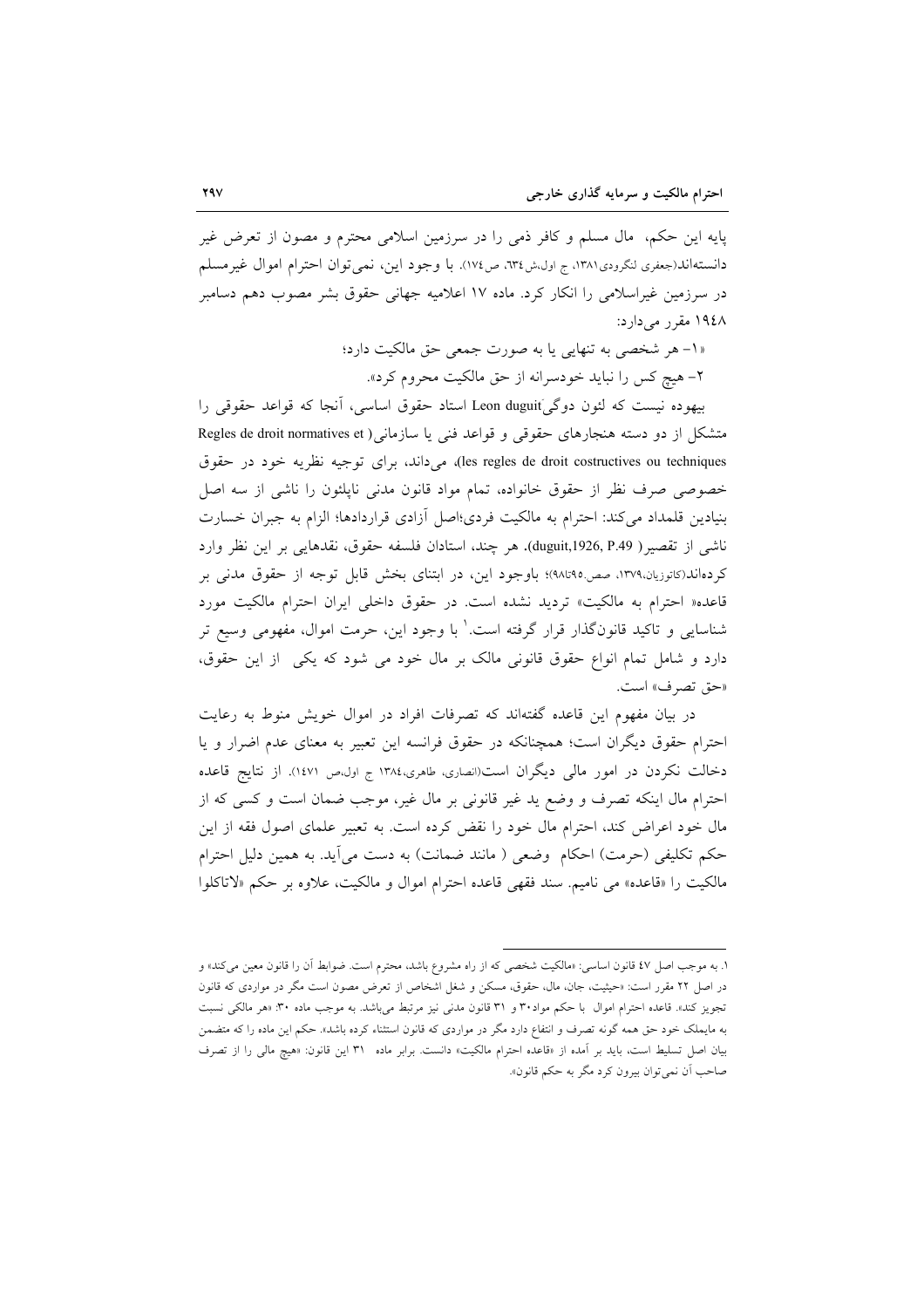اموالكم بينكم بالباطل» ْ در آيه ١٨٨ از سوره بقره و آيه ٢٩ از سوره نساء، رواياتي مانند «لايحلَّ مال امریء مسلم إلا بطیب نفس منه»<sup>۲</sup>و «حرمت مال مسلم کحرمت دمه» ۳ است.

«احترام عمل» نیز از قواعد فقهی به شمار آمده است؛ به این معنی که کار کارگر، ارزش و قیمت مادی دارد و کسی حق ندارد بلاعوض از کارش بهره بگیرد(جعفری لنگرودی،۱۳۸۱،ج اول، ش٣٤ ص ١٧٤ و نجفي، ج ٤ ص ٤٤٩). اين قاعده در مورد همه اشخاص از جمله سرمايه گذاران خارجی قابل اعمال است و حتی با شناسایی و تبیین این قاعده حقوق بشری برای سرمایه گذاران خارجی، آرامش خاطری منطقی که لازمه جذب سرمایه گذاری خارجی است، فراهم آمده و هر گاه اختلافی در این خصوص، میان سرمایه گذار خارجی و دولت بروز کند، با لحاظ این قاعده حل و فصل میشود. چرا که سرمایه گذاران خارجی همواره نگران تعرض دولت میزبان به دارائیهای خود هستند. بیهوده نیست که در میان تجار گرایشی نسبت به رهایی از حقوقهای دولتی وجود دارد که طرفین با توسل به داوری به آن سو گام می نهند (جنيدي،١٣٧٦، ص١٠).

### ۲– استثناهای قاعده

همچنانکه هر قاعده حقوقی موارد نقض دارد، قاعده احترام مالکیت نیز دارای استثناهایی است و در واقع این تعیین حدود حق مالکیت و طرز اثبات و اجرای آن است که مفهوم احترام به مالکیت را مشخص می کند(کاتوزیان۱۳۷۹،ص۹۸). این استثناها را به اعتباری به دو بخش تقسیم کردهاند: گاهی شکستن احترام مال به موجب اراده مالک است. مانند اعراض و ابراء و هبه که مورد اخیر جای تامل دارد. گاهی به جهت قانونی حرمت مال از بین می رود؛ مانند: مصادره اموال، ملَّى كردن و بريدن علاقه مالكانه مالك براى تامين يك منفعت عمومى(سلب مالکیت)(جعفری لنگرودی،۱۳۷۸، صص ٦٤و٦٥). در فرض اول هتک و نقض احترام، ریشه در اراده مالک داشته و استثنای واقعی نیست. اما فرض دوم استثنای واقعی است و ریشه در قانون دارد. بنابراین، با وجود شناسایی احترام مالکیت در عرصه سرمایه گذاری خارجی، به انگیزه تامین مصالح جمعی این اختیار نیز برای دولت شناخته شده که با وضع مقرراتی در باره شرایط اعمال حق مالکیت در آن محدودیتهایی ایجاد یا در مواردی مالی را برای اجرای حکم دادگاه، بدون مداخله مالک به دیگری تملیک کند یا با گذراندن قوانینی آن را خود تملک كند (سلجوقى،١٣٧٧.ج٢، ص٣٤٧). اصل ٤٩ قانون اساسى مهم ترين اصلى است كه امكان سلب

۱. «اموال خود را د ر ميان خود ناروا مخوريد».

۲. «تعرض به مال مسلمان روا نیست مگر به موجب رضایت خاطر وی».

٣. «احترام مال مسلمان بسان احترام جان او ست».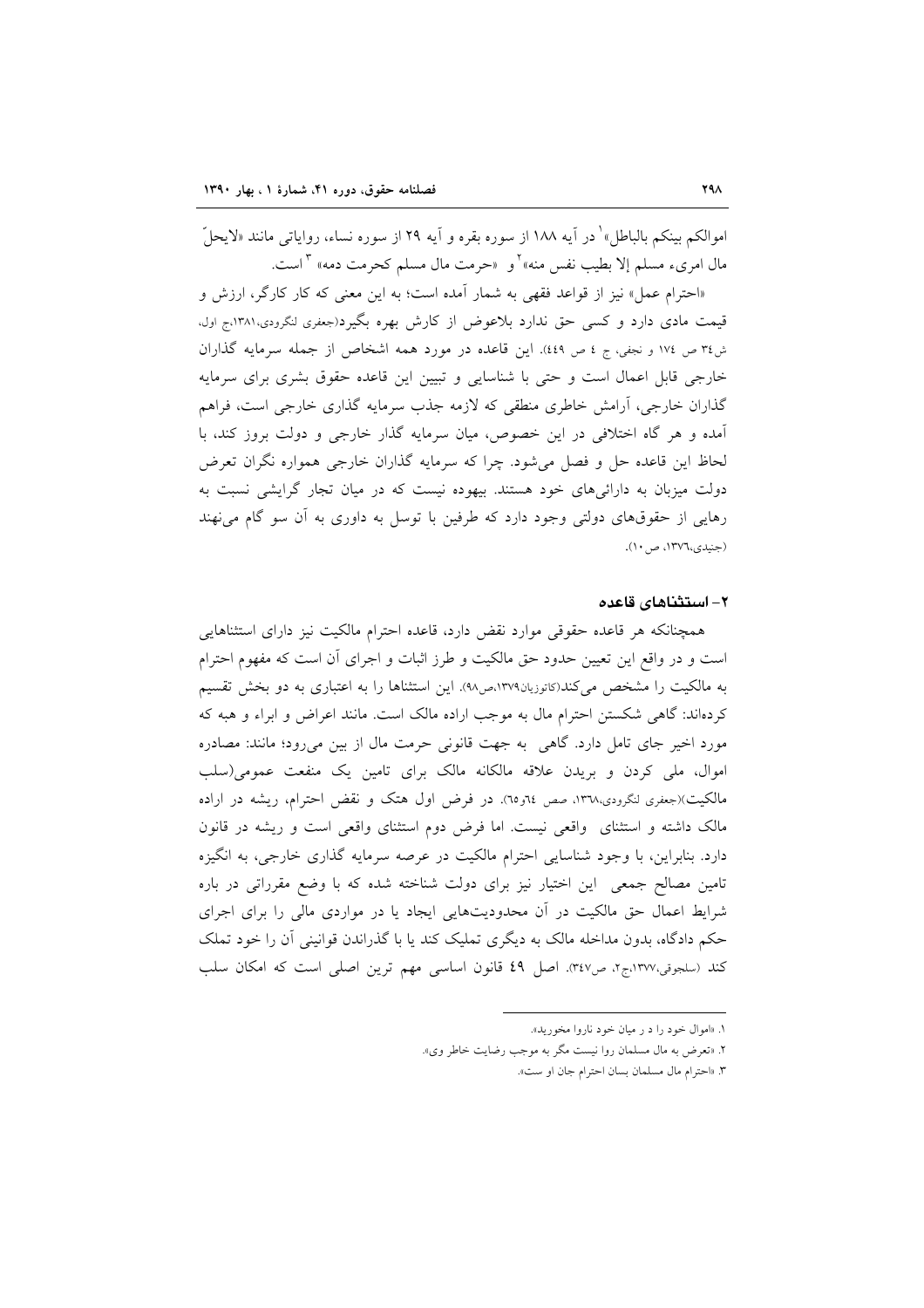مالکیت و شرایط و برخی مصادیق آن را بیان میکند. از مصادیق بارز سلب مالکیت که در مقوله سرمایه گذاری خارجی به کررات دیده میشود، میتوان به «ملی کردن»، «مصادره» و «ضبط اموال» اشاره کرد. لازم به ذکر است که در قرن اخیر، در عرصه سرمایه گذاری خارجی به طور خاص، قواعد مربوط به مسئولیت مدنی دولت و معیارهای سنتی رفتار با بیگانگان از سوی کشورهای در حال توسعه مورد انتقاد واقع شده، اختیار «سلب مالکیت» در مقابل قاعده«احترام مالكيت» مطرح شد. حقوقدانان سلب مالكيت را پيامد قانون(règle) يا تصميم دولت (décision de l'Etat) می دانند(Heuze et Mayer 2001, p.448).

بی تردید، اگر دومی ریشه در قانون نداشته و فقرهای مجزا تلقی شود؛ از موارد سلب مالکیت غیر مجاز بوده أثار و تبعات ویژه از حیث جبران خسارت به دنبال خواهد داشت. هر چند واژه سلب مالکیت مسامحتاً در معنای اعم، شامل «مل<sub>ی</sub> کردن» و «مصادره اموال» نیز آمده است (افتخار جهرمي،١٣٧٣، صص٧٤-٩٢) اما اين اصطلاحات در حقوق ما و ديگر نظامهاي حقوقي، معانی متفاوت دارند و حقوقدانان برای تمیز ملی کردن از دیگر گونههای سلب مالکیت، اوصاف و شرایطی را ذکر کردهاند که از حیث ابعاد وأثار، نشانگر تفاوتها است(سلجوقی،۱۳۷۷ صص ٣٤٦-٣٥٥).

### ١-٢. سك مالكت

در حقوق بین|لملل از سلب مالکیت(Expropriation) به عنوان حقی که در مفهوم موسع مورد شناسایی است و قطع نظر از تابعیت و وضعیت مالی اشخاص در موردشان اعمال میشود، یاد کردهاند. این حق از سوی بسیاری از مراجع قضایی و غیرقضایی و حتی به موجب اعلامیههای سازمانها و کنفرانسهای بین المللی به رسمیت شناخته شده است( Bishop, .(Crawford Michael and Rreisman 2005, P. 837

«سلب مالکیت» برای رفع نیازهای عمومی و با هدفی معین صورت می گیرد و منظور از آن استفاده از مال در زمینهای است که به موجب قانون تصریح شده است(سلجوقی ۱۳۷۷۰ صص۳٤٦-٣٥٥). بنابراين، علاوه بر ويژگي تامين مصالح عموم بايد روند سلب مالكيت مطابق قانون صورت گیرد. با وجود این، سلب مالکیت، در معنای اعم به هر گونه تعرض به حق مالکیت خواه قانونی یا غیر قانونی نیز اطلاق میشود. در دکترین حقوقی، سلب مالکیت و ملی کردن را از حقوق مشروع ملتها و از مصادیق بارز حق حاکمیت دولتها بر منابع طبیعی و ثروتهای ملی مي دانند(افتخار جهرمي، ٧٤- ١٣٧٣،ص٩٤)؛ با وجود اين، هنوز اختلافاتي وجود دارد. مجمع عمومي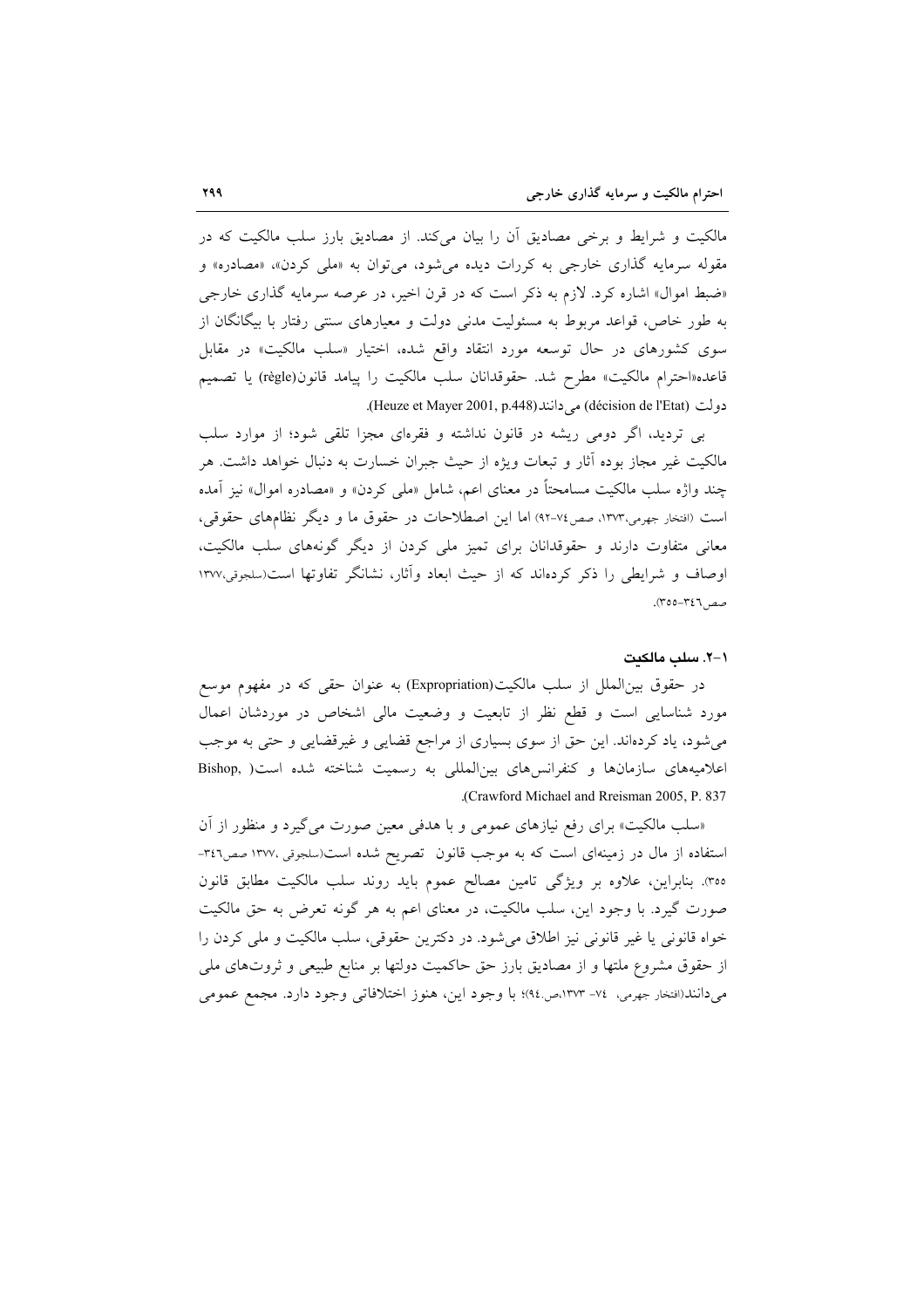سازمان ملل متحد بارها صحنه مباحثات و مجادلات طرفداران این دو نظر بوده و قطعنامههایی نیز برای فصل این اختلاف فیمابین کشورهای شمال و جنوب صادر شده است. ٰ

٢-٢. سلب مالكيت خز نده((Creeping or indirect expropriation(En)

سلب مالکیت خزنده، مفهومی نوین است که بنا به ارتباط آن با سلب مالکیت در سرمایه گذاری خارجی زیر این عنوان بررسی میشود. این عنوان متشکل از اجزاء متعدد است که از دیدگاه حقوق بین|لملل هیچیک نمی تواند به تنهایی تقصیر حقوقی دولت میزبان تلقی شود. با وجود این، اقدامات صورت گرفته به سلب مالکیت نرم منتهی میشود. در این خصوص می توان به عدم پرداخت، فسخ قرارداد، رد دسترسی به دادگاه، عملکرد واقعی جهت تبعیض، عدم یای بندی به قواعد معامله، تعارض در توقیف(block) قانونی و مواردی از این قبیل اشاره کرد. براساس این معیار، سلب مالکیت خزنده الزاماً سلب مالکیت سنتی نیست .(Reisman & Robert D. Sloane, 2004.p123 W. Michael)

مفسرين در بيان واقعيت «خزنده» و پنهان بودن سلب مالكيت عنوان مي كند كه دولت سومالی اعمال گوناگون به ستوه آورنده و ایذایی(از قبیل بازداشتهای گاه و بیگاه کارکنان کلیدی، جلوگیری از دسترسی به محل کار و ملی کردن جایگاه نفتی که قسمتی از اجزاء پروژه بود) علیه مالک بیگانه یک واحد سرمایه گذاری به راه انداخت. گروه سرمایهگذاری خصوصی ماوراء بحار (Overseas private Investment corporation (OPIC)) اینگونه نظر داد که هر چند این اعمال دولت سومالي مستقيما سلب مالكيت تلقى نمى شوند اما به عنوان مختل كننده فعاليت مجاز شخص خارجی محسوب می شود که از آن میتوان نیت و قصد سلب مالکیت را استنباط و استنتاج كرد. بنابراين، ادعاى خواهان پذيرفته شد( Vance R. Koven, , (1981.P.291). با توجه به ارتباط مستقیم این موضوع با قصد و نیت دولت، احراز آن به سادگی امکانیذیر نیست ولی با بررسی و تجزیه و تحلیل جریان عملکرد دولت میزبان و مقایسه با برخوردی که در همان دوره با موارد مشابه داخلی یا خارجی صورت گرفته است؛ میتوان به نتایج قابل استنادی دست یافت. مباحثات مربوط به این موضوع موجب ایجاد رویه قضایی باارزشی شد که تا حدودی در شکل گیری معیارهای حقوق بینالملل سهیم است( Thomas W. Merrill, p.124, 2002). همچنانکه در پرونده شرکت نفتی فلیپس علیه ایران ادعا شده که سلب مالکیت تحت تاثیر یک سلسله فعالیتهای منسجم به غیر از آنچه که به طور ویژه در شکل متداول وجود دارد صورت گيږ د( Phillips Petroleum Co. v Iran, (1989) 21 Iran-US CTR 79 ).

١. برای نمونه می توان به قطعنامه های شماره ٣١٧١ مجمع عمومی سازمان ملل به تاریخ ١٧ دسامبر ١٩٧٣ و قطعنامـه شـماره ۳۲۸۱ مجمع عمومی به تاریخ ۱۲ دسامبر ۱۹۷٤ ( منشور حقوق و وظایف اقتصادی کشورها) .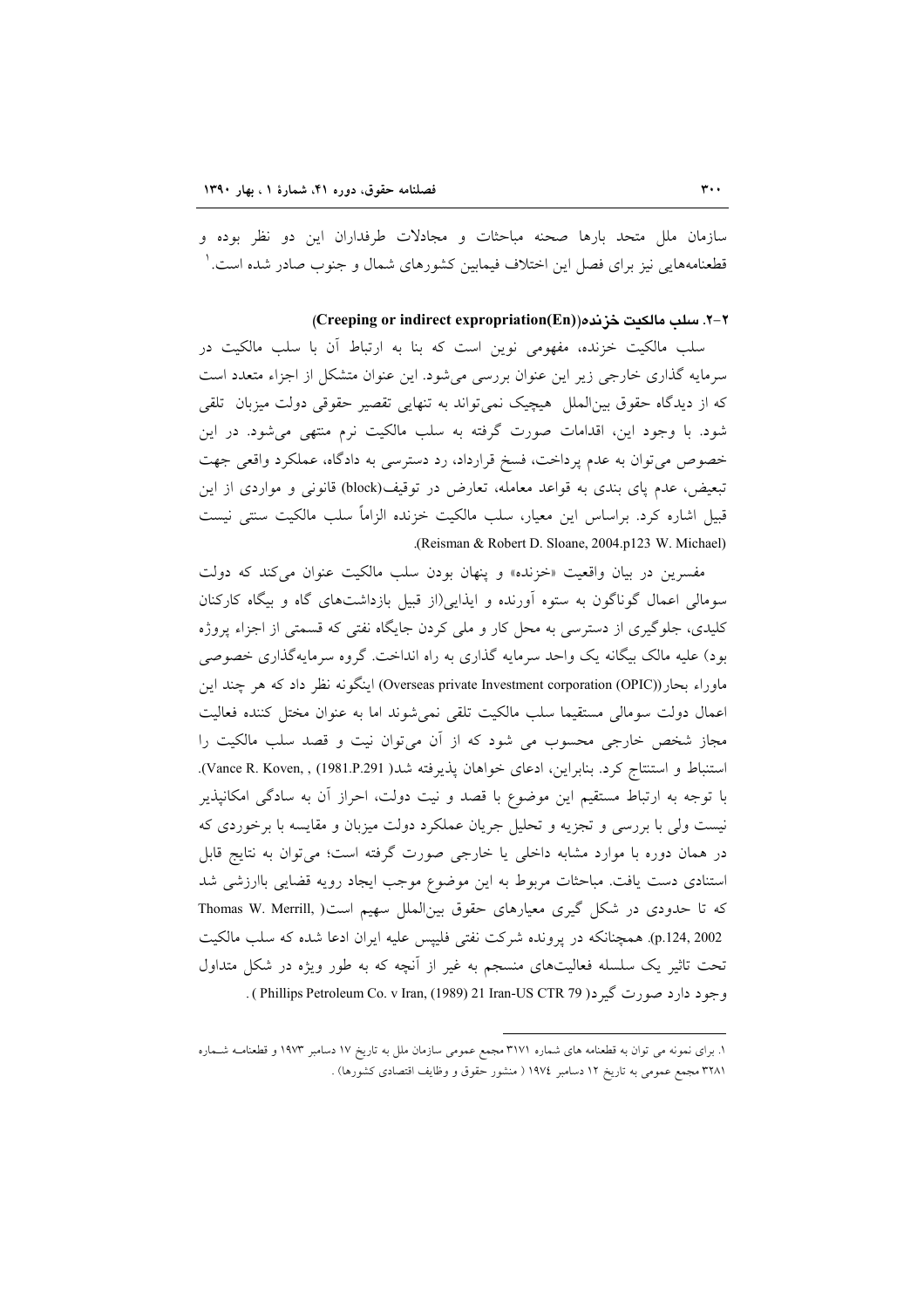### (Nationalization (En), Nationalisation (Fr)) ا-۲. ملی کردن

«ملي كردن» عبارت از عملي است از سوى قوه عمومي كه به موجب آن و با تامين غرامت عادلانه، مالکیت مجموعهای از وسائل تولید یا یک یا چند موسسه متعلق به اشخاص به شرکتهای دولتی یا به سازمانهای گروهی(عمومی) ملت، انتقال می یابد(اوژن شافر، به نقل از سلجوقی، ۱۳۷۷،ص۳٤۸). ملی کردن دارای هدفی کلی و دامنهای گسترده است و منظور از آن، تغییر در چگونگی استفاده از مال نیست(سلجوقی،۱۳۷۷، ص ۳٤۸)؛ بلکه هدف از آن ایجاد تغییر در ماهیت مالکیت این قبیل اموال است. بنابراین، ملی کردن، «فرایندی قانونی است که بنا به مصالح سیاسی- اقتصادی کلان، موجب سلب مالکیت فراگیر در گستره معینی از اقتصاد کشور و ایجاد مالکیت انحصاری ملت می شود». ملی کردن اموال به دو صورت قانونی و غیر قانونی قابل تصور است که بی تردید از حیث جبران خسارت، میان این دو دسته تفاوتهایی وجود دارد. در ارائه معیار تعیین کننده این دو دسته گاهی فرض بر قانونی بودن ملی شدن است، مگر خلاف آن اثبات شود. از این رو در رویه دیوان داوری ایران و آمریکا در لاهه چنین مي خوانيم:

«نمی توان ملی کردن ایران- اَمریکا را به خودی خود، غیرقانونی دانست، خواه بر اساس عرف حقوق تجارت بين|لملل يا معاهده مودت باشد، همچنانكه ادله كافي نزد ديوان اقامه نشده که نشان دهد، ملی کردن برای منافع عمومی نبوده یا به صورت تبعیض آمیز صورت گرفته است»(Avanessian 1993, p. 34). در این رویه فرض بر قانونی بودن ملی سازی است مگر خلاف اّن ثابت شود.در ملّی کردن، قانون حاکم، تابع ماهیت مال ملّی شده است. یعنی اگر مال ملي شده، غيرمنقول باشد، قانون محل وقوع مال و اگر دين بود، قانون محل پرداخت، حاكم خواهد بود(Heuze et Mayer 2001, p.449).

# (confiscation(En, Fr))، مصباد, ه/(confiscation)

«مصادره اموال»، فرایندی است که به موجب آن از شخص یا اشخاص معین به دلیل ارتکاب جرایمی(مانند همکاری با بیگانگان، اقدامات غیرقانونی، سوء استفاده و کسب اموال نامشروع) به عنوان مجازات سلب مالکیت شود(افتخار جهرمی،۷۷ – ۱۳۷۳،ص۹۶). در مصادره، غرامتی قابل پرداخت نیست؛ از این رو اگر اموالی بدون پیش بینی پرداخت غرامت ملی شده باشد، دادگاههای خارجی ان را صورتی از مصادره غیر قانونی تلقی میکنند(اوژن شافر،به نقل از سلجوقی ١٣٧٧، ٣٥٥). فايده عملي تفكيك بالا در اين است كه هر يك از اين مفاهيم از حيث حكمي تابع قواعد و اصول حقوقی ویژه خود هستند. در مصادره اموال به دلیل وجود جنبه کیفری، لزوماً غرامت و جبران خسارت مطرح نیست. با وجود این برخی(حجازی،۱۳۷۰، صص ۸۸ و ۶۹-۷۰)،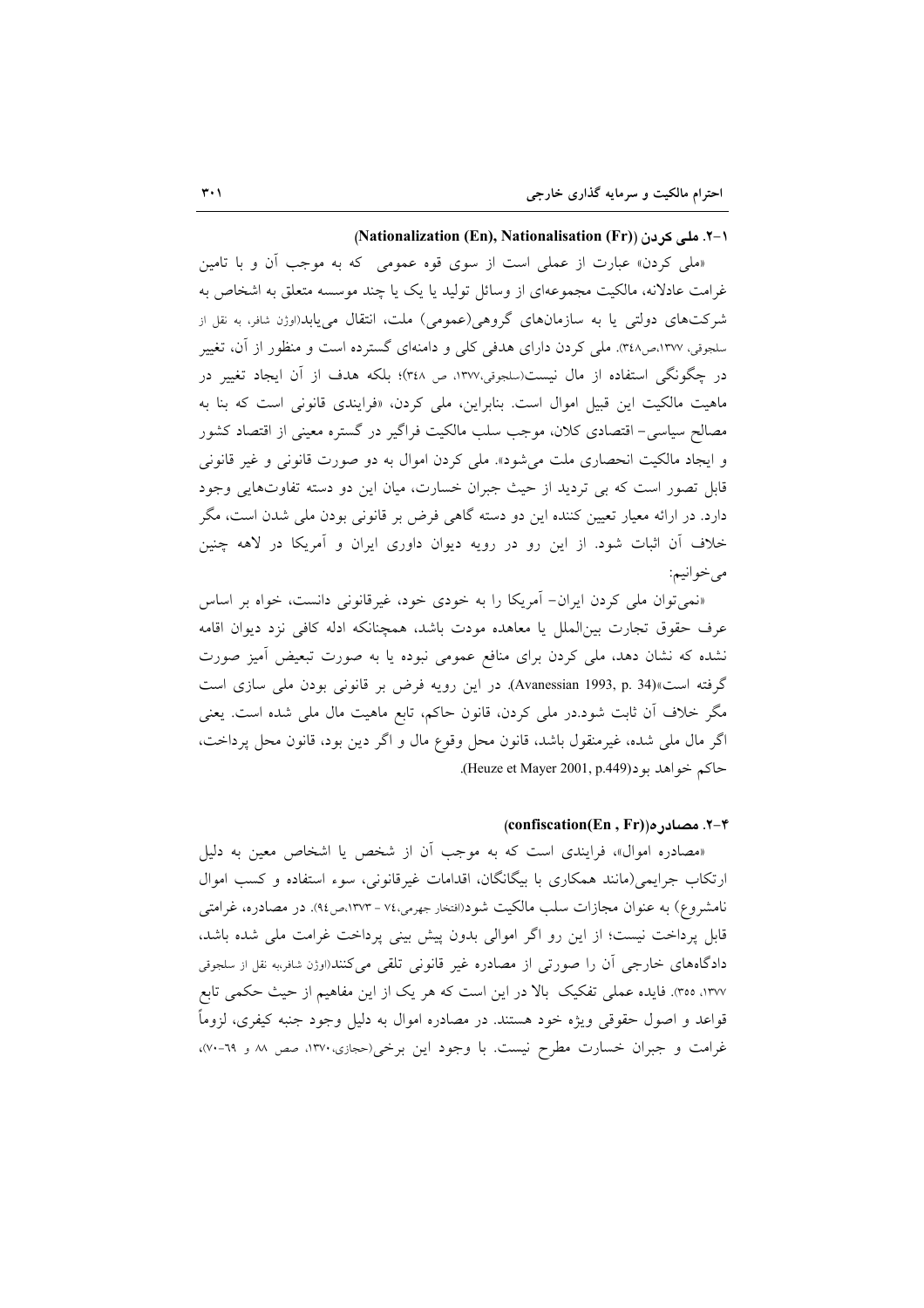مصادره را مسامحتا در معنای سلب مالکیت و ملی کردن نیز به کار برده و ضمن تفکیک میان شق قانونی مصادره از فرض غیرقانونی، در مصادره قانونی، مالک مال مصادره شده را مستحق «عدم النفع» نميدانند ولي در مصادره غيرقانوني، افزون بر ارزش مال مزبور «عدم النفع» أن نيز قابل مطالبه است. در هر دو حالت، ارزش مال بدون لحاظ سود آتی مال تعیین می شود (حجازي، ١٣٧٠، ص٨٨).

### 8-۲. ضبط اموال (Requisition(En) Demande(Fr))

«ضبط مال» از اصطلاحاتی است که علی رغم تفاوت با مفاهیم بالا در مقوله سلب مالکیت و ملي سازي بررسي مي شود كه به موجب أن مرجعي اداري يا انتظامي در مواقع فوق العاده بر پايه اختيارات قانوني خود به فرد يا شخصي حقوقي تكليف مي كند، خدمتي به او يا شخص ثالث ارائه كند يا اجازه استفاده از مالي را بدهد يا مال منقولي را منتقل كند. مقام دستور دهنده مكلف است يس از آن به جبران آن بير دازد(اوژن شافر، به نقل از سلجوقي،١٣٧٧،ص. ٣٤٨).

## ۳– غرامت و جبران خسارت ناشی از سلب مالکیت

چنانکه گذشت از نتایخ حکم تکلیفی حرمت مالکیت، حکم وضعی ضمان و مسولیت برای جبران خسارات ناشی از نقض این حکم است. بی تردید، هدف از قواعد عمومی مسولیت مدنی، جبران ضرر است. به بیان دیگر، باید زیانی به بار آید تا برای جبران آن مسئولیت ایجاد شود و دینی بر عهده مسول قرار گیرد(کاتوزیان، ۱۳۸۵،ص۲٤۲). میزان و نحوه محاسبه غرامت و خسارت قابل پرداخت به سرمایه گذار خارجی در صورت سلب مالکیت یا مصادره اموال، مورد اختلاف حقوقدانان تجارت بين الملل است. بيشتر حقوقدانان كشورهاى سرمايه فرست خواهان پرداخت كامل غرامت به خاطر ملي شدن اموال سرمايه گذاران خارجي هستند. موضع طرف آمریکایی در دعاوی مطرح در دیوان لاهه، این نظر را دنبال میکرد clagett) به نقل ازاعتمادی،۱۳۸٤،ص۳۲۲. در مقابل، حقوقدانان کشورهای سرمایه پذیر با این نظر مخالفند و نظر به پرداخت محدود غرامت به سرمایه گذار خارجی دارند. برای مثال خواهان ارزیابی اموال بر اساس ارزش خالص دفتری آنها هستند. موضع طرف ایرانی در دیوان داوری لاهه مبتني براين نظر بود. به نظر برخي از نويسندگان(اعتمادي،١٣٨٤،ص٣٢٣) از آنجا كه حقوقدانان کشورهای در حال توسعه عملاً از صحنه دیوان داوری ایران و آمریکا حذف شدهاند، مواضع کشورهای شمال در این داوری به کرسی نشست. اگر سلب مالکیت و مصادره قانونی باشد، ارزش کامل مال، تنها عبارت است از «ارزش آن در زمان سلب مالکیت. به تعبیری ارزش مال شامل ارزش آن در زمان سلب مالکیت است، به اضافه ارزشی کلی که در همان زمان برای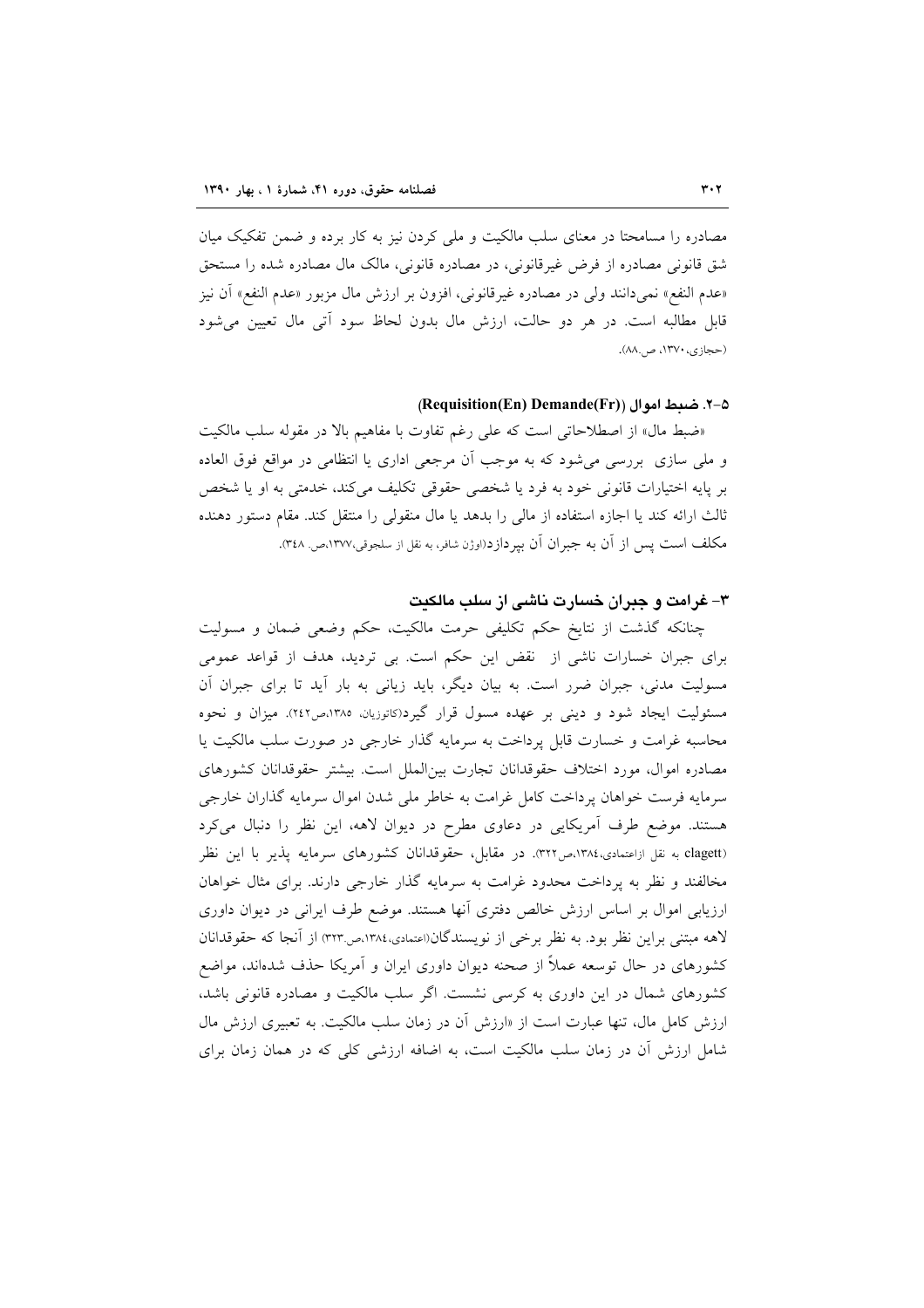منافع أتبي( Future Prospect) در نظر گرفته مي شود و عدم النفع أينده از اجزاء مال مورد نظر خارج است». اگر سلب مالکیت غیرقانونی باشد ارزش کامل مال عبارت است از «ارزش آن در زمان سلب مالكيت به اضافه عدم النفع از دست رفته در فاصله بين سلب مالكيت و صدور حکم». این تجزیه و تحلیل در پرونده معروف به «خمکو» و رای صادره بوسیله شعبه سوم دیوان داوری کاهه به ریاست میشل ویرالی ارائه شد(افتخار جهرمی،۱۳۷۳، صص،۷۶-۱۰۸الی ۱۱۰). بنابر این نظر، در صورتی که سلب مالکیت قانونی باشد سرمایه گذار استحقاق عدم النفع را نخواهد داشت. در هر حال در حقوق داخلی و رویه قضایی پبنالمللی، روشهای گوناگون برای تعیین ميزان غرامت و خسارت قابل پرداخت، وجد دارد كه به مهم ترين آنها اشاره مي شود.

# ا-٣. جريان نقدى تنزيل شده (Discounted Cash Flow DCF) يا عدم النفع ( lucrum (cessans

بر اساس این روش در مرحله اول تمامی سود خالصی که در آینده ممکن است نصیب شرکت شود محاسبه میشود. یعنی مجموع درآمدهایی که ممکن است در آینده نصیب شرکت شود پیش بینی شده، سپس هزینههای بهره برداری و نگهداری از آن کسر می شود. در مرحله دوم، نرخ تنزیلی مناسب انتخاب شده، بر اساس آن سودهای خالص آتی تعیین می شود تا به ارزش واقعی نزدیک شود. برای تعیین نرخ تنزیلی، سه عامل تورم، ریسک و نرخ سود واقعی(یعنی حداقل سودی که بدون آن سرمایه گذار خارجی حاضر به سرمایه گذار خارجی حاضر به سرمایه گذاری نمی شود) در نظر گرفته می شود. شعبه دوم دیوان نیز در پرونده فیلیپس (Phillips) به این روش ناعادلانه و غیرحقوقی متوسل شد. دارائیهای شرکت آمریکایی حدود ۲۰ میلیون دلار ارزش داشت در حالیکه شرکت مزبور بر اساس روش «جریان نقدی تنزیل شده» (DCF) خواهان مبلغ ۱۵۰/۱۹۹/۰۰۰دلار بود. در این مورد نیز با وجود اذعان به قانونی بودن حق دولت ایران در ملی کردن این شرکت، سود آتی شرکت به عنوان قسمت اصلی غرامت مورد خواسته بود. دادگاه با روشی کاملا تصادفی و غیرمطمئن سعی کرد تا سود این شرکت را از سال ۱۳۵۸ تا ۱۳۷۸(بیست سال آینده) محاسبه کند که رقم ٥٥ میلیون دلار به عنوان سود خالص آتی قابل مطالبه تلقی میشود(اعتمادی،۱۳۸٤، ص ۳۲۸. این در حالی است که شعب یاد شده در قانونی بودن اصل ملی کردن اموال و شرکتهای مزبور شبهه نکردند، با این حال، عدم النفع آینده را نیز به عنوان قسمت عمده رای خود ذکر کردند.

شعبه اول دیوان داوری لاهه در پرونده استارت (Starrett Housing corp) با موضوع ملی کردن ساختمانی مسکونی(۱۵۰۰واحد آپارتمانی) با وجود اذعان به قانونی بودن این عمل به کارشناس اجازه داد برای تعیین میزان غرامت به روش «جریان نقدی تنزیل شده» (DCF)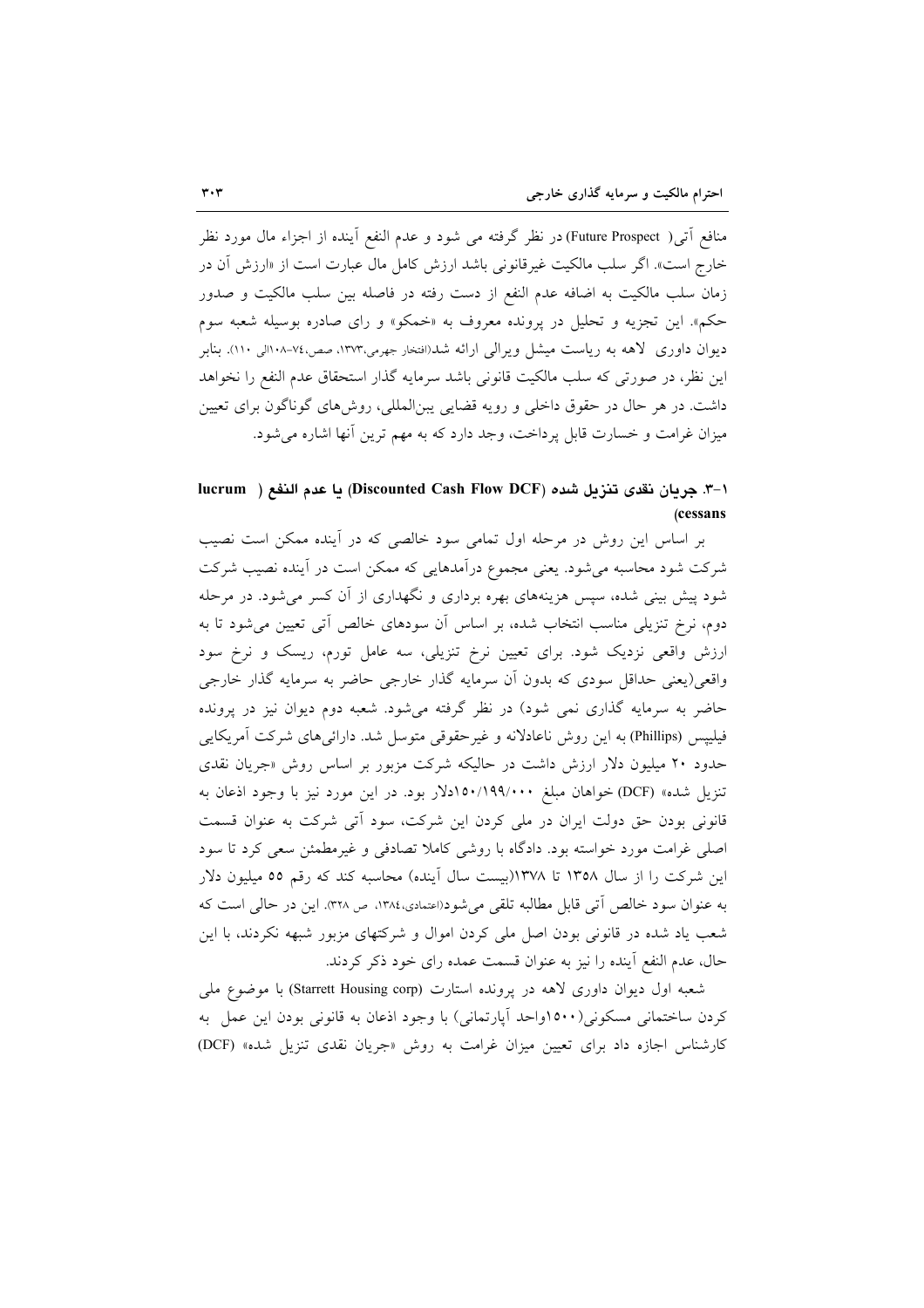متوسل شود(159-122 Iran – us C.T.R , 1983, pp. 122- در این روش به جای آنکه ارزش داراییهای موجود موسسه را مبنای محاسبه قرار دهند، دست به پیش بینی عملکرد آینده و تخمین میزان عوایدی میزنند که احتمالا طی چندین سال بعد از تاریخ سلب مالکیت، به دست می آید و همین تخمین را پس از تنزیل به زمان حال، مبنای ارزش ادعایی موسسه قرار میدهند. ایرادی که به روش مزبور وارد است این که اصولاً مبالغ اولیه سرمایه گذاری، یعنی واقعیت قبلی را به کلی نادیده میگیرد و صرفاً نظر به آینده دارد(حجازی،۱۳۷۰،ص۷۳). لازم به ذکر است که قبلاً دیوان دائمی دادگستری بین|لمللی در پرونده کروزوف تنها در فرض مصادره غیرقانونی اموال، مطالبه عدم النفع را مورد حکم قرار داده بود و اعتقاد علمای برجسته حقوق بين|لملل نيز مويد اين نظر است.

# ۲–۳. ارزش خالص دفتری

یکی از روش۵های تعیین خسارت ناشی از سلب مالکیت توسل به ارزش خالص دفتری است. در این روش اولا، ارزش شرکت شرکت صرفا از جمع ارزش دارائیهای فیزیکی و یا دارائی های قابل قابل احراز آن تشکیل می شود.

ثانیاً، ارزش دارائیها بر مبنای هزینه ای که شرکت برای خرید یا ایجاد آن متحمل شده، تعیین می شود. از آنجا که در این روش، پرداختن به ذهنیات مدعی و فرضیات بعید وی در خصوص میزان خسارت منتفی می شود، دولتها نیز در حقوق داخلی به این روش متوسل می شوند. با وجود این، ایراداتی نیز مطرح می شود. ایراد اول اینکه، رویه ملی دولتها در حل و فصل اختلافات سرمايه گذاري خارجي الزاماً نمي تواند الگويي براي ايجاد قواعد بين المللي تلقی شود. نکته دیگر اینکه در روش مزبور به فعالیت و پویائی شرکت، توجه نمیشود (حجازی، ١٣٧٠،صص ٨١ و ٨٢). در حقوق داخلي ايران اين روش تعيين ميزان خسارت، براى حل اختلافات سرمایه گذاری خارجی قابلیت استناد دارد. زیرا یکی از شرایط مسولیت مدنی، قطعیت ضرر است و در این روش ضرری که قطعاً وارد شده پیدا میشود نه ضرر محتمل آينده.

### ٣-٣. قاعده جبران خسارت مناسب ( Suitable damages)

حقوقدانان وجود ضرر را رکن مسولیت مدنی شمردهاند(کاتوریان،۱۳۸۵،ص۲٤۲). این مقدمه در یافتن معیار جبران خسارت، تعیین کننده است. ناگفته نماند که گاهی به موجب قرارداد یا قانون خسارت مقطوعی بیش یا کمتر از ضرر وارده پیش بینی شود؛ مانند وجه التزام (ماده ۲۳۰ق.م.)و خسارت تاخیر تادیه. با وجود این، استثناهای مزبور در قلمرو سلب مالکیت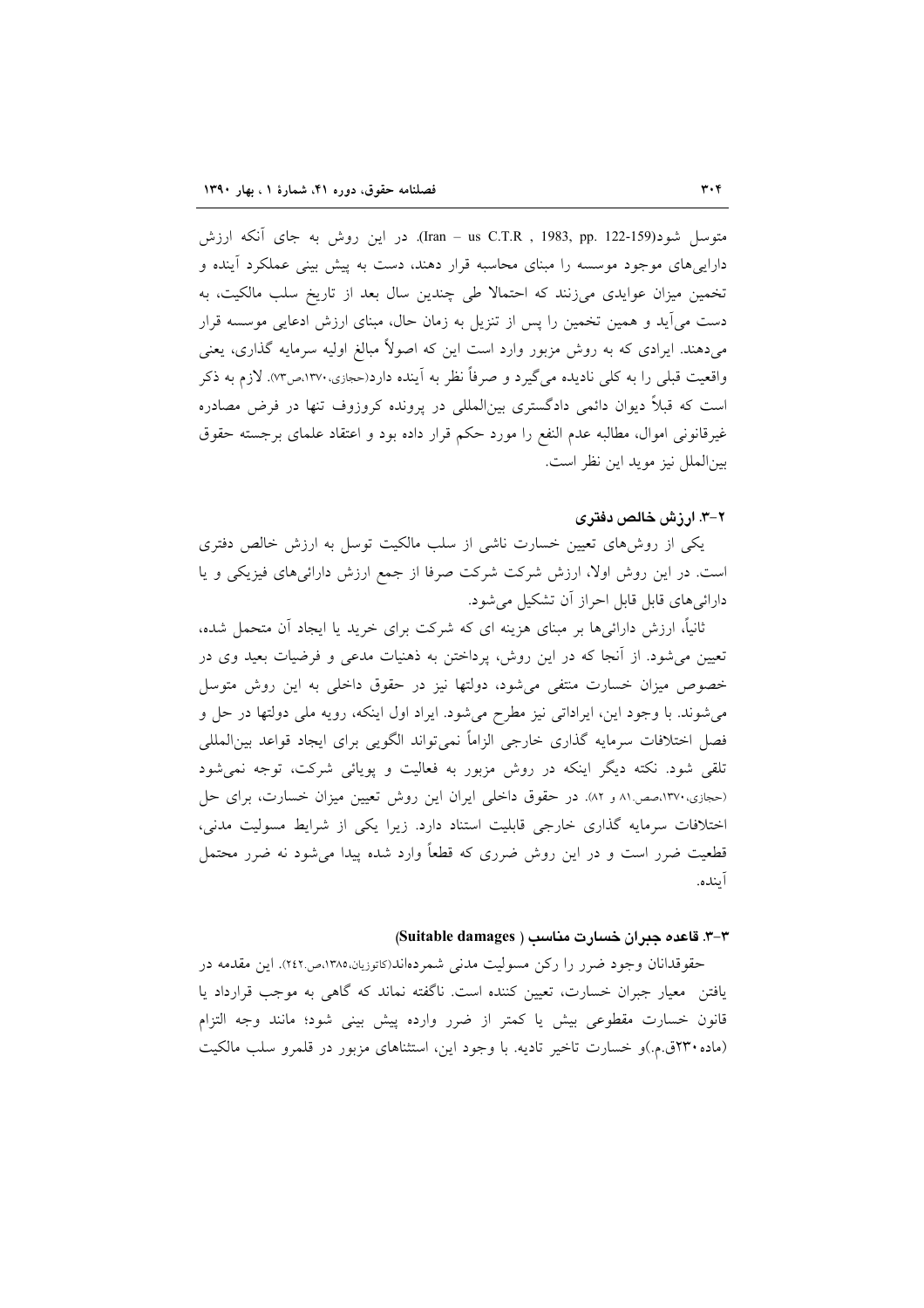کمتر ورود دارند. افزون بر این اگر اختلاف ناشی از این موارد باشد و توافق یا مقرره ای در بین باشد، اختلاف به مفهوم گسترده آن رخ نخواهد داد. بنا بر این، باید تائید کرد که دعوای ناشی از سرمایه گذاری خارجی نمیتواند وسیله سود جویی قرار گیرد (کاتوزیان، ۱۳۸۵، ص ۲٤۲). از سوی دیگر، در قرن اخیر، دکترین «حاکمیت دائمی دولت بر منابع طبیعی، تعیین سرنوشت اقتصادی و کنترل مل<sub>ی</sub> بر تمامی فعالیتهای اقتصادی» در سرتاسر جهان پذیرفته شد(ام سورنا راجا،۱۳۸۳،ص۲۲۲). امروزه، قاعده جبران خسارت فوري، كافي و موثر در سلب مالكيت از بیگانگان جای خود را به «جبران خسارت مناسب» داد.

۱–۳–۳. قانون تشویق و حمایت سرمایه گذاری خارجی

حکم ماده ۱۹ «قانون تشویق و حمایت سرمایه گذاری خارجی»<sup>۱</sup> در راستای ارائه راهکار جبران خسارت تدوین شده است. به موجب این ماده:« سرمایه گذاری خارجی مورد سلب مالکیت و ملی شدن قرار نخواهد گرفت مگر برای منافع عمومی و به موجب فرآیند قانونی و به روش غیر تبعیض آمیز و در مقابل پرداخت مناسب غرامت به ماخذ ارزش واقعی آن سرمایه گذاری بلافاصله از سلب مالکیت». بنابراین در صورت وجود ملاحظات زیر عمل دولت در سلب مالكبت، قابل توجيه و اصطلاحا قانوني و مشروع است: اولاً، عمل دولت در راستای منافع ملی باشد؛ ثانياً،عمل غير تبعيض أميز باشد؛ ثالثاً، ترتیباتی برای تعیین ویرداخت خسارت به زیاندیده اتخاذ شود. در اینجا باید چند نکته را یاد آور شد:

نکته اول اینکه؛ معمولا سلب مالکیت نامشروع و غیرقانونی کمتر رخ میدهد و مراجع رسیدگی کننده به ندرت عمل دولتی را در سلب مالکیت نامشروع تلقی میکنند؛ مگر آنکه دولتی در ضبط اموال سرمایهگذار خارجی انگیزه غیر اقتصادی و نامربوط به منافع ملی را صراحتا عنوان کند. مثلاً دولت لیبی در سال ۱۹۷۱ انگیزه اقدام خود مبنی بر ضبط اموال شرکت نفت انگلیس را چشم پوشی آن دولت از اقدام دولت ایران در استقرار بر جزایر سه گانه ایرانی خلیج فارس اعلام کرد. هیات داوری به ریاست گونار لاگرگرن داور سوئدی عمل دولت لیبی را نامشروع اعلام کرد. به این استدلال که: «عمل ضبط اموال خواهان به وضوح

۱. قانون فوق مشتمل بر بیست و پنج ماده و یازده تبصره در جلسه علنی روز یکشنبه مورخ نوزدهم اسفند ماه یکهزار و سیصد و هشتاد مجلس شورای اسلامی تصویب و صدر مواد(۱) و (۲)، بندهای (ج) و (د) ماده (۲)، بند (ب) ماده (۳) و تبصره (۲) ماده (١٧) درجلسه روزشنبه مورخ ١٣٨١/٣/٤ به تصويب مجمع تشخيص مصلحت نظام رسيده است.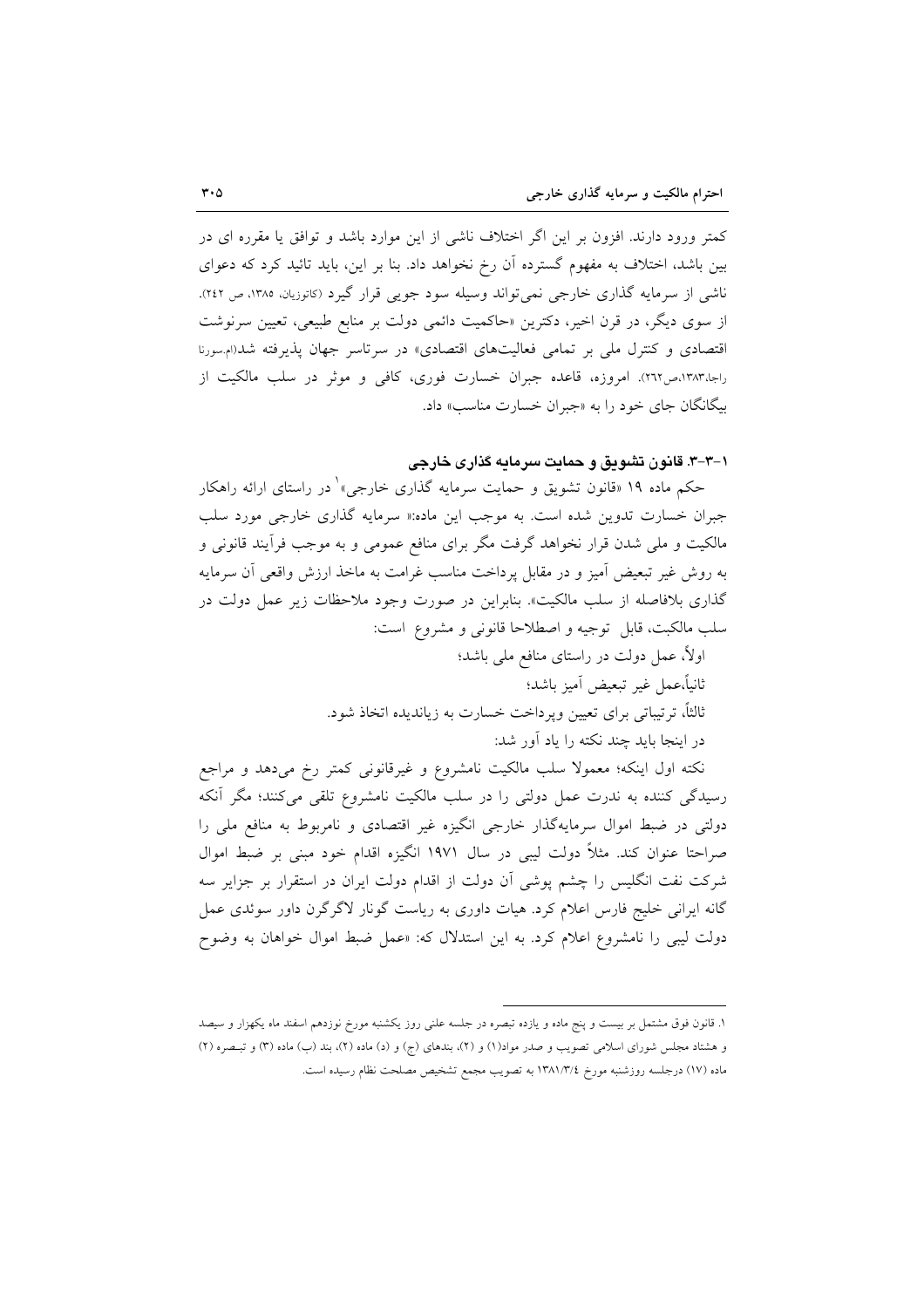نقض حقوق بین|لملل است. زیرا این عمل صرفاً به دلایل سیاسی نامربوط صورت گرفته أست)) (افتخار ١٣٧٣، ص ٧٤-٩٩).

نکته دیگر اینکه اگر سلب مالکیت نامشروع باشد و مطالبه عدم النفع موجه شود، این غرامت محدود به نفعی خواهد بود که فوت آن تا هنگام صدور رای، تحقق یافته باشد و موارد احتمالی و فرضی قابل پرداخت نیست. از این رو، دیوان داوری لاهه در پرونده آموکو چنین نظر داده است: «...حتى در مورد مصادره نامشروع، خسارتى كه واقعا وارد شده ضابطه غرامت است»(بند١٩٧،راي جزئي پرونده خمکو،افتخار جهرمي، ١٣٧٣، صص ٧٤- ٩٩).

۲-۳-۳. موافقتنامههای دو جانبه تشویق سرمایه گذاری خارجی

حمایت از سرمایهگذار در قوانین موافقتنامههای دو جانبه ایران و دولتهای متعاهد به منظور اطمینان دادن به سرمایهگذاری خارجی راجع به مصادره اموال با سلب مالکیت با ورود خسارت قوانین موافقتنامه تشویق و حمایت سرمایه گذاری متقابل میان کشورمان و دیگر دولتها مقررات قابل توجهي پيش بيني كردهاند. ماده ٥ قانون مزبور ميان ايران و فرانسه در خصوص مصادره و غرامت مقرر میدارد:

۱- «سرمایه گذاریهای هریک از طرف های متعاهد بوسیله طرف متعاهد دیگر ملی، مصادره و سلب مالکیت نخواهد شد و یا تحت تدابیر مشابه قرار نخواهد گرفت، مگر آنکه اقدامات مزبور برای اهداف عمومی به موجب فرایند قانونی به روش غیر تبعیض أمیز در مقابل جبران خسارت سريع و مؤثر و مناسب انجام يذيرد.

۲- میزان جبران خسارت باید معادل ارزش سرمایه گذاری بلافاصله قبل از ملی شدن، مصادره يا سلب مالكيت مي باشد.

٣- خسارت بايد بدون تأخير يرداخت شودو در صورت تأخير اين خسارت شامل هزینههای مربوطه نیز خواهد بود. خسارت باید عملاً قابل پرداخت بوده و آزادانه قابل انتقال باشد» ۱.

مشابه این مقرره را می توان در قوانین موافقتنامههای متقابل تشویق و حمایت از سرمایه گذاری میان دولت جمهوری اسلامی ایران و دولتهای ایتالیا (مادهٔ ٤)، قرقیزستان (مادهٔ ٦)، تونس (مادة ٦)، بلغارستان (مادة ٥)، ازبكستان (مادة ٦) ملاحظه كرد. اين ماده اصولاً ـ سرمایه گذاریهای سرمایه گذاران هر یک از طرف های متعاهد را از سوی طرف دیگر مصون از « ملي شدن»،«سلب مالكيت» و « مصادره» اعلام مي كند.

١. قانون موافقتنامه تشويق و حمايت جمهوري اسلامي ايران و فرانسه مصوب ١٣٨٢/٧/١٥.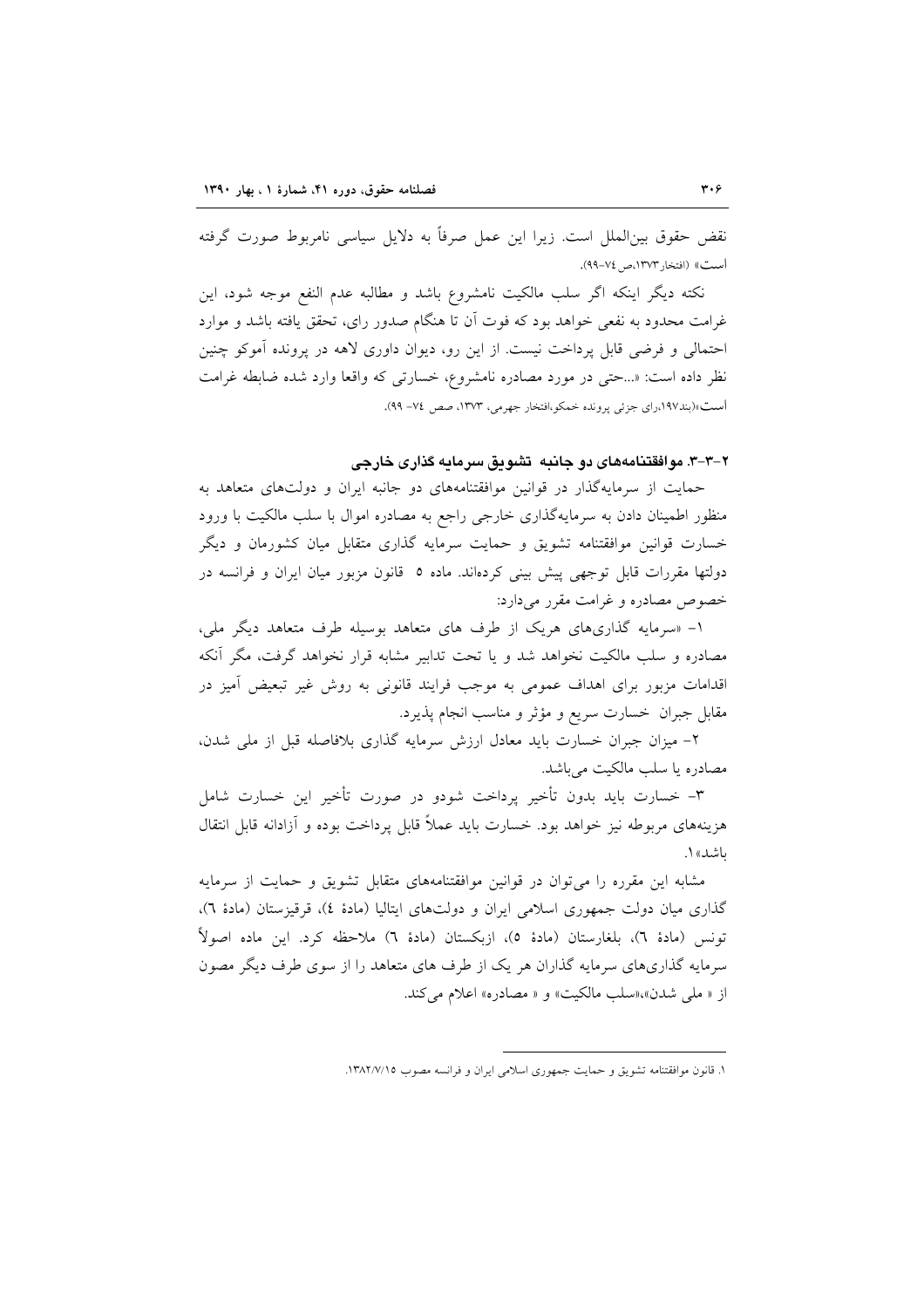اين وضعيت تخلف ناپذير نيست، با اين حال، نقض احترام مالكيت، منوط به شرايطي شده که در عمل نگرانی های سرمایه گذار خارجی بر طرف می گردد. این شرایط عبارتند: اولاً، سلب مالکیت یا ملی کردن برای اهداف عمومی باشد؛ ثانياً، به موجب فرايندي قانوني؛ ثالثاً، به روش غیر تبعیض آمیز؛ رابعاً، در مقابل پرداخت خسارت سریع و مؤثر و مناسب انجام پذیرد. اگر در فرایند سلب مالکیت مجموع بندهای بالا رعایت شود، می توان گفت که قاعده جبران خسارت مناسب به گونهای قابل قبول اعمال شده است. تضمین پیش بینی شده در ماده ١٩ قانون تشويق و حمايت از سرمايه گذارى خارجى مصوب ١٣٨١/٣/٤ نيز ناظر به احترام مالکیت سرمایهگذار خارجی است. با توجه به عام بودن قانون تشویق و حمایت سرمایه گذاری خارجی نسبت به قوانین موافقتنامه های دو جانبه، این حکم و دیگر احکام مشابه که در قانون مزبور انشاء شده، حتى اگر در قوانين دو جانبه ذكر نشود به استناد قانون ياد شده قابلیت اعمال دارند؛ تنها تفاوتی که میتوان برای این فرض تصور کرد این است که تکرار احکام در قوانین موافقتنامههای دو جانبه، طرف مقابل را در برابر سرمایه گذاران ایرانی به احکام مورد اشاره پایبند می سازد.

۳–۳–۳. جبران خسارت مناسب در رویه دیوان داوری ایران و امریکا (لاهه)

در پرونده آموکو ً شرکت مزبور که مالک بخشی از سهام شرکت ً خمکو(Khemco)بود به ادعای ملی شدن شرکت خمکو که به منظور اکتشاف و بهره برداری از منابع جزیره خارک تاسیس شده بود، حدود ۱۸۳ میلیون دلار به عنوان خسارت درخواست کرد( Iran – us, 1987, ) pp. 189-289). آموکو میزان این خسارت را بر اساس روشی موسوم به «جریان نقدی تنزیل شده»محاسبه کرده بود. در این روش ، سود اَتی شرکت اَمریکایی ِ با این فرض که پروژه ملی نمی شد، محاسبه می شود تا دیوان لاهه بر اساس آن مبلغ مورد حکم را مشخص کند. در مقابل، طرف ایرانی ارزش خالص دفتری اموال ملی شده را به عنوان غرامت، قابل پرداخت میدانست. افزون بر این، به نظر طرف ایرانی، دیوان می بایست به ناچیز بودن سرمایه اولیه که تنها ۷ میلیون دلار بود و نیز سودهای فراوان که تا زمان ملی شدن از این سرمایه گذاری به دست آمده بود نیز توجه کند. میشل ویرالی ریاست شعبه سوم دیوان که مرجع رسیدگی به این پرونده بود، قائل به تفکیک میان ملی کردن و مصادره قانونی از مورد غیر قانونی آن شده است. از نظر وی سلب مالکیت زمانی قانونی است که مصادره اموال بیگانگان به خاطر منافع عمومی و بدون هیچگونه تبعیضی و با پیش بینی غرامت به آنان همراه باشد(اعتمادی،۱۳۸۵ ص۳۲٤). رئیس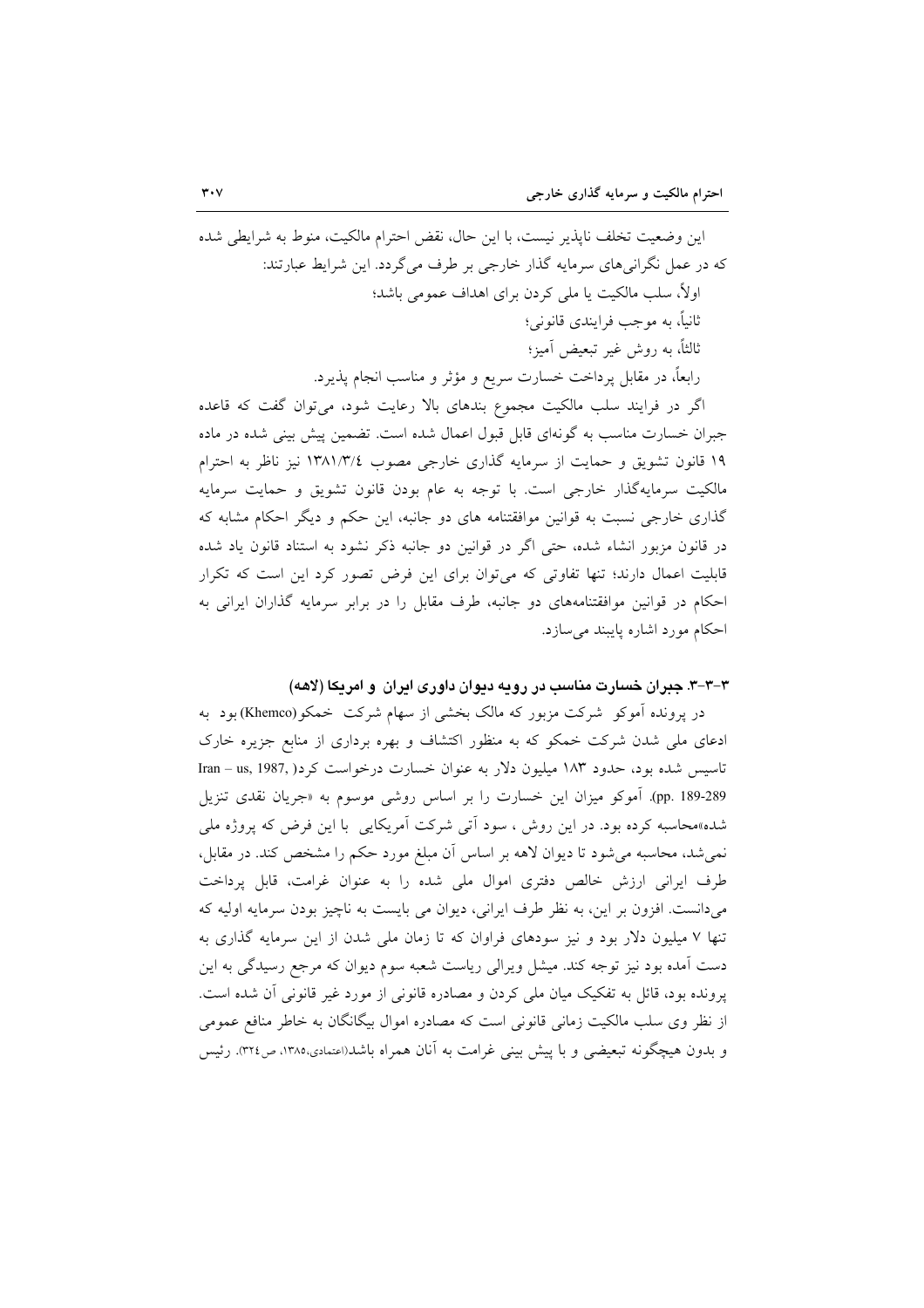شعبه رسیدگی کننده در مقام بیان مقدمه دیگر قضیه تاکید کرد که هر دولتی (از جمله دولت ایران) حق دارد به خاطر منافع ملی مردم کشور خود، اموال خارجیان را ملی کند. حتی انعقاد قرارداد بین دولت میزبان و سرمایه گذار خارجی نمی تواند مانعی برای اعمال چنین حقی باشد؛ مگر آنکه در قرارداد خلاف آن تصریح شده باشد. در رای صادره اشاره میشود که به دنبال ملي كردن قانوني اموال و دارائي هاي خارجيها بر اساس حقوق بين|لملل مي!يست غرامتي برابر با «ارزش عادلانه چیزی که مصادره شده» یعنی «ارزش شرکت در هنگام سلب مالکیت» پرداخت شود.از اینرو در پرونده آموکو خسارت قابل پرداخت شامل موارد ذیل است:

– ارزش حقوق مادي(مانند زمين، ساختمان و ديگر اموال)؛

– حقوق قراردادی (مانند قرارداد تحویل کالا)؛

– ارزش حقوق معنوى(مانند شهرت تجارى)(Iran – us, 1987 – II, pp. 51-52).

در نتيجه، اين شعبه يرداخت عدم النفع را رد مي كند زيرا بر اين باور است كه شركت خمکو به طور قانونی ملی اعلام شده است. همچنین خواسته طرف آمریکایی مبنی بر محاسبه خسارت به روش «جريان نقدى تنزيل شده»(DCF) را به دليل« عدم امكان تعيين دقيق خسارت» و نیز به دلیل احتمال تحقق «دارا شدن ناعادلانه و بلاجهت» برای سرمایهگذار خارجي رد مي کند.

## ۴- بررسی تطبیقی

ماده0٤٥ قانون مدنی فرانسه در خصوص احترام مالکیت مقرر میدارد: «هیچ کس را نمي توان به انتقال مالكيت خود اجبار كرد؛ مگر آنكه مصلحت عمومي ايجاب كند، أن هم پس از يرداخت غرامت عادلانه».

از ویژگیهای ماده بالا اینکه در آن، «مقتضیات مصلحت عمومی» به عنوان شرط توجیه کننده تعرض به مالکیت تلقی شده و «پرداخت غرامت عادلانه» نیز پیش بینی شده است. با وجود این، نباید احترام مالکیت را همانند این ماده در منع اجبار به انتقال مالکیت خلاصه کرد. زيرا در سايه اين قاعده همه لوازم و مقتضيات حق مالكيت محترم است. در فرانسه، چنانچه مال منتقل شده به آن کشور در کشور دیگر بدون پرداخت غرامت یا تعهد مناسب برای پرداخت، بوسیله دولت تملک شده باشد، حق مکتسب مالک اصلی، به موجب ماده ٥٤٥ قانون مدنی این کشور به رسمیت شناخته می شود(سلجوقی،۱۳۷۷، ص۳۵۱). از این رو، در این کشور، بسیاری از سلب مالکیت ها و ملی شدنها به دلیل مغایرت با نظم عمومی بلااثر اعلام می شوند (Heuze et Mayer 2001, p.452).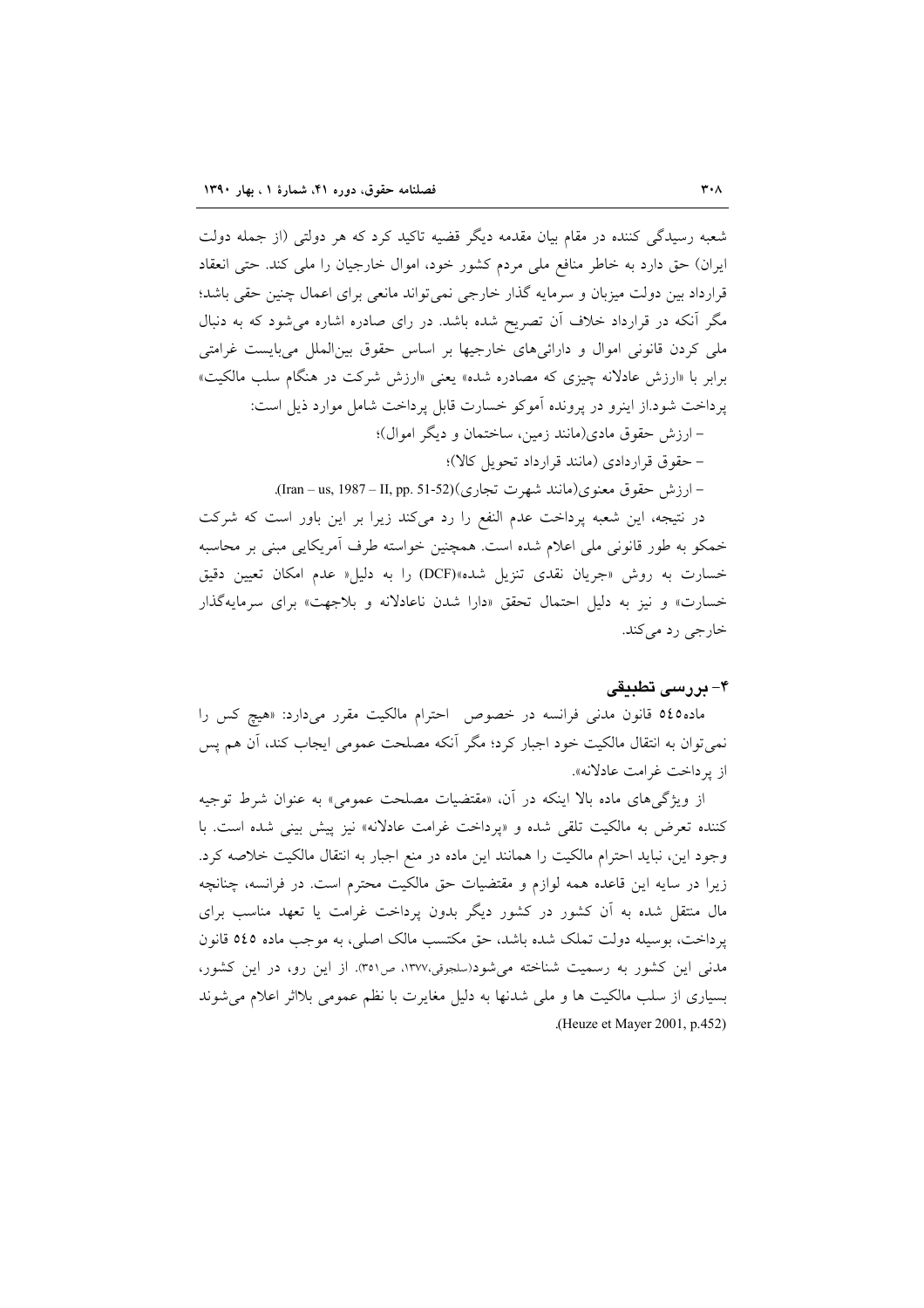در انگلستان، دادگاهها در دعاوی علیه دولت خارجی در مورد تملک اموال از سوی اَن دولت، افزون بر سعی در شناخت دقیق معنای قانون خارجی، سبب تملک و تفسیر آن این نکته را تحقیق میکنند که آیا مال مورد تملک در هنگام اجرای قانون در حوزه صلاحیت آن دولت بوده و اگر خارج از آن حوزه قرار داشته؛ آیا بیان قانون به گونهای است که مال موضوع دعوا را در بیرون از سرزمین آن دولت نیز در بر میگرفته است. در صورت عدم احراز این شرايط آن را موثر تلقى نمى كنند(چه شاير و نورث، به نقل از سلجوقى، ١٣٧٧،ص١٣٥١. هر چند اين قانون برای خود اثر برون مرزی قائل باشد؛ چنین ادعایی به منزله تجاوز از حاکمیت ملی بوده با حق حاکمیت دولتهای دیگر در تعارض است و با اصول پذیرفته شده عمومی در حقوق بین|لملل مغايرت دارد(اشميتف، ترجمه اخلاقي و ديگران ،١٣٧٨، ص٣٦٤.

راجع به ملي كردن اموال شخص حقوقي در آلمان، نظر بر اين است كه طلب به عنوان عنصری از دارایی شخص ملی شده تلقی می شود و محل آن گذشته از اقامتگاه بدهکار، کشوری است که اموال وی در أنجا واقع شده و میتوان از محل أن اموال، طلب را وصول کرد. نتیجه اینکه دولت ملی کننده برای وصول مطالبات آن شخص از اموال بدهکاری که در خارج واقع است، مردود شناخته می شود. در مقابل، انتقال دین در مقابل بستانکار قابل استناد نیست و وی می تواند از دیگر اموال بدهکار اصلی بیرون از سرزمین دولت ملی کننده واقع اند وصول كند(سلجوقى، ١٣٧٧،ص٥٥).

### نتىحە

بر اساس قاعده احترام مالکیت در حقوق ما «اموال و کارکرد اشخاص محترم و مصون از تعرض است؛ مگر خلاف آن به موجب قانون برای حفظ مصالح عمومی در برابر غرامت مناسب مقرر گردد». قاعده فوق ریشه در منابع فقهی دارد و افزون بر اصل ٤٧ قانون اساسی در قانون مدنی و به طور خاص در ماده ۱۹ قانون تشویق و حمایت از سرمایه گذاری خارجی مورد شناسایی و تایید قرار گرفته است. گاهی به موجب قانون حرمت مال از بین می رود، مانند: مصادره اموال، ملَّى كردن و بريدن علاقه مالكانه مالک که همواره براي تامين منفعت عمومی صورت میپذیرد. ملی کردن از مصادیق بارز سلب مالکیت محسوب میشود و چنانکه اشاره شد «فرایندی قانونی است که بنا به مصالح سیاسی- اقتصادی کلان، موجب سلب مالکیت فراگیر در گستره معین از اقتصاد کشور و ایجاد مالکیت انحصاری ملت می شود». نوع ديگر از سلب مالكيت كه نسبتا مفهومي نو است «سلب مالكيت خزنده» ناميده مي شود. سلب مالکیت خزنده متشکل از اجزاء متعدد است که از دیدگاه حقوق بین الملل هیچیک نمی تواند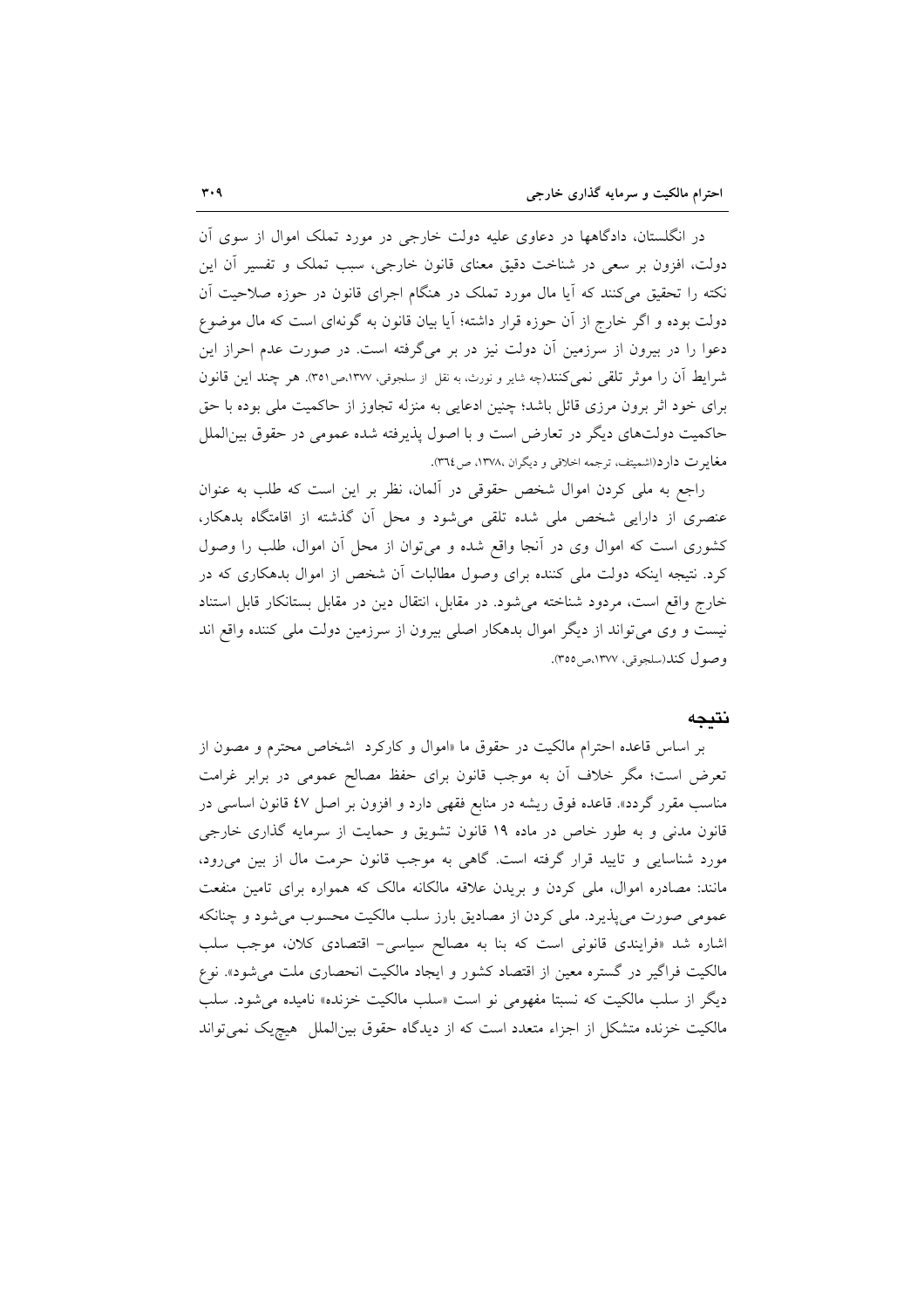به تنهایی تقصیر حقوقی دولت میزبان تلقی شود. با وجود این، اقدامات صورت گرفته به سلب مالکیت نرم منتھی می شود.

در مصادره اموال، به دلیل وجود جنبه کیفری، لزوما غرامت و جبران خسارت مطرح نیست. به موجب قاعده احترام مالکیت و مقررات ماده۱۹ قانون تشویق و حمایت سرمایه گذاری خارجی در مواردی که از سرمایه گذار خارجی سلب مالکیت شده باید شرایط ذیل رعایت شود: اولاً، سلب مالکیت یا ملی کردن برای اهداف عمومی باشد؛ ثانیاً، به موجب فرایندی قانونی؛ ثالثاً، به روش غیر تبعیض آمیز و رابعاً، در مقابل پرداخت خسارت سریع و مؤثر و مناسب انجام يذيرد.

در این قانون و قوانین موافقتنامههای دو جانبه ایران و دولتهای متعاهد به منظور اطمینان دادن به سرمایهگذاری خارجی راجع به سلب مالکیت، تضمینی قابل قبول برای رعایت احترام مالکیت اموال و دارایی های سرمایه گذاران خارجی پیش بینی شده است.

برای جبران خسارت سرمایه گذار خارجی تعیین میزان خسارت قابل جبران اجتناب ناپذیر است؛ با این حال، روش یکنواخت و قاعده فراگیر برای تعیین غرامت یاد شده وجود ندارد. محاسبه خسارت به روش «جریان نقدی تنزیل شده» دو مرحله دارد: در مرحله اول، تمامی سود خالص که در آینده ممکن است نصیب شرکت شود، محاسبه می شود؛ یعنی مجموع درآمدهایی که ممکن است در آینده نصیب شرکت شود، پیش بینی شده، سپس هزینههای بهره برداری و نگهداری از آن کسر میشود. در مرحله دوم، تنزیل آینده کسر میشود. محاسبه خسارت به روش «جريان نقدي تنزيل شده» را به دليل «عدم امكان تعيين دقيق خسارت» و نيز به دلیل احتمال تحقق «دارا شدن ناعادلانه و بلاجهت» برای سرمایه گذار خارجی عادلانه به نظر نميرسد.

یکی از روشهای تعیین خسارت ناشی از سلب مالکیت، توسل به «ارزش خالص دفتری» است. در این روش، ارزش شرکت شرکت صرفاً از جمع ارزش دارائیهای فیزیکی و یا دارائیهای قابل قابل احراز آن تشکیل می شود.

در روش «جبران خسارت مناسب» اگر سلب مالکیت قانونی باشد، می بایست غرامتی برابر با «ارزش عادلانه چیزی که مصادره شده» یعنی «ارزش شرکت در هنگام سلب مالکیت» پرداخت شود و اگر سلب مالکیت نامشروع باشد، مطالبه عدم النفع نیز موجه می شود؛ اما این غرامت محدود به نفعی خواهد بود که فوت آن تا هنگام صدور رای تحقق یافته باشد و موارد احتمالی و فرضی قابل یرداخت نیست. ملاحظه شد دیوان داوری لاهه نیز در پرونده هایی مانند آموکو از این نظر پیروی کرده است.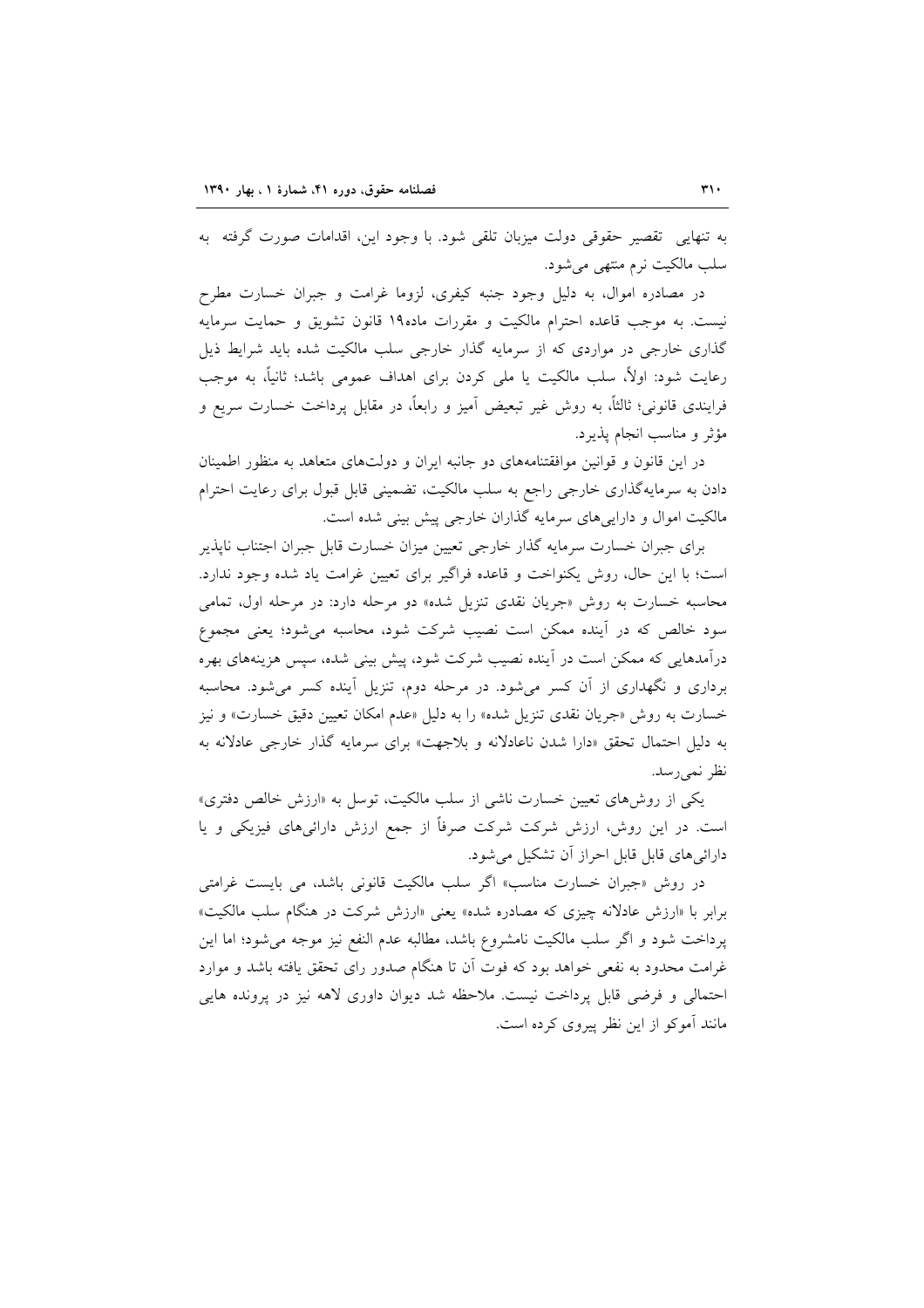# منابع و مآخذ الف- فارسى

۱. اشمیتف،کلایو، ام.، (۱۳۷۸)، ترجمه زیر نظر دکتر بهروز اخلاقی و دیگران، «**حقوق تجارت بین الملل»**، جلد اول، چاپ اول، تهران: انتشارات سازمان مطالعه وتدوين كتب علوم انساني (سمت). ۲. اعتمادی، فرهاد، (۱۳۸٤)، «**دادگاه داوری دعاوی ایران وآمریکا**»، چاپ اول، تهران: انتشارات گنج دانش. ۳. انصاری، مسعود و طاهری، محمد علی،(۱۳۸٤)، «**دانشنامه حقوق خصوصی»**، ج اول،چ اول، تهران:انتشارات محراب فکر. ٤. جعفری لنگرودی، محمدجعفر،(١٣٨١)، «م**بسوط در ترمینولوژی حقوق**» ، ج اول، چاپ دوم، تهران:انتشارات گنج دانش. ٥. جعفري لنگرودي ، محمد جعفر، (١٣٦٨)، «حقوق اموال»، تهران: چاپ اول، انتشارات گنج دانش. ٦. جعفری لنگرودی، محمدجعفر، (١٣٧٢)، «**ترمینولوژی حقوق»**، تهران: چاپ ششم، انتشارات گنج دانش. ۷. جنیدی، لعیا، (۱۳۷٦) «قانون حاکم در داوریهایی تجاری بینالمللی» تهران: نشر دادگستر، چاپ اول. ٨ سلجوقي ، محمود، (١٣٧٧) ، «حقوق بينالملل خصوصي تعارض قوانين» ،ج٢،تهران: ج اول، نشر دادگستر. ۹. قاضی، ابوالفضل، (۱۳۸۰) ، «حقوق ا**ساسی و نهادهای سیاسی»**،چاپ هفتم، انتشارات دانشگاه تهران. ۱۰. کاتوزیان، ناصر،(۱۳۸۵)، «**ضمان قهری؛ مسولیت مدنی»**،چاپ اول، تهران:شرکت سهامی انتشار. ١١. كاتوزيان، ناصر، (١٣٧٩)، «كليات حقوق؛ نظريه عمومي» ،چاپ پنجم، انتشارات دانشگاه تهران.

### – مقالات

- ا. افتخار جهرم<sub>ی،</sub> گودرز، (۱۳۷۳) «<mark>دیوان داوری دعاوی ایران ایالات متحده وعملکرد آن در قلمرو حقوق بین الملل</mark>» ،مجله تحقیقات حقوقی دانشکده حقوق دانشگاه شهید بهشتی، شماره۱۵.
- ۲. حجازی، احمد، (۱۳۷۰) «ارزش اموال مصادره شده بیگانگان در آرائ دیوان داوری دعاوی ایران و ایالات متحد»، مجله حقوقی دفتر خدمات حقوقی بین المللی جمهوری اسلامی ایران، شماره چهاردهم و یانزدهم.
- ۳. سورنا راجا ،ام.«معاهدات **دوجانبه سرمایهگذاری**»، ترجمه توکل حبیب(اده، **مجله حقوقی دفتر خدمات حقوقی بین(لمللی** جمهوری اسلامی ایران ،(بهار ۱۳۸۳)، شمارهٔ سی ام صص. ۲۵۱ – ۳۲۹.
- ٤. غمام ِ,، مجيد و محسنى،حسنِ, (١٣٨٥) «اصول تضمين كننده عملكرد دموكراتيك در دادرسي و اصول مربوط به ویژگیهای دادرسی مدنی»، مجله دانشکده حقوق و علوم سیاسی دانشگاه تهران، شماره ۷٤، سال ۷٤، صص ۲٤٧–٢٦٥.

### ب-عربي

١. نجفي، محمد حسن، (١٣٧٦) **جواهر الكلام في شرح شرايع الاسلام** ج٤ و ٦، انتشارات دار الكتب الاسلاميه ،تهران: چاپ چهارم.

٢. مير فتاح، بي تا. عناوين، چاپ سنگي.

## ج- خارجي

- 1- Amoco international finance corp V. Iran, Iran US. C.T.R, vol; 15, 1987 II, pp. 51-52, 17 Avanessian Aida B. 1993, Iran-united stats clams Tribunal in Action, Kluwer academic .publisher grope London.
- 2- Duguit Léon 1926, lecon de droit public, theore general, paris.
- 3- Mayer, Piere et Heuze, Vincent . 2001, " Driot international prive ", editions Montchrestien, 7edition, paris.<br>4- Michael Rreisman & R. Doak Bishop, James Crawford 2005**"Foreign investment**
- disputes" published by Klawer Law International, Hague.